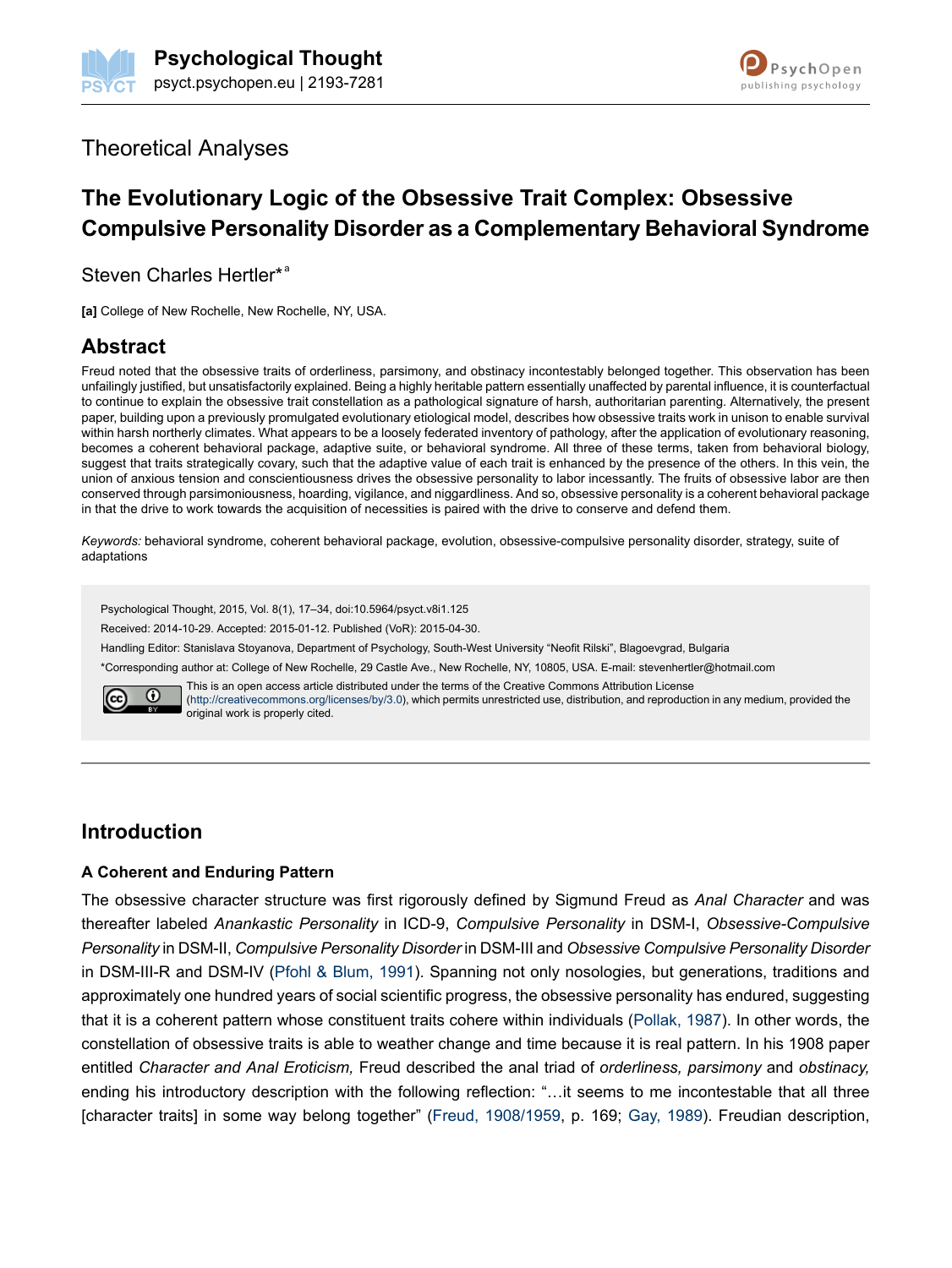written so many years ago, continues to be true. The essence of the anal triad comports with DSM-V's description of obsessive personality as "a pervasive pattern of preoccupation with orderliness, perfectionism, and mental and interpersonal control, at the expense of flexibility, openness, and efficiency…" [\(McCann,](#page-14-1) 2009, p. 744).

Freud [\(1908/1959\)](#page-12-0), Janet ([Salzman,](#page-15-1) 1985) and [Shapiro](#page-15-2) (2002) all described the obsessive as *conscientious*, and it would be through this trait that five-factor theorists would come to define obsessive character. It became known as a *disorder of excessive conscientiousness* (Samuel & [Widiger,](#page-15-3) 2008; Widiger, Trull, Clarkin, [Sanderson,](#page-16-0) & [Costa,](#page-16-0) 2002). As previously described [\(Hertler,](#page-13-0) 2015a, p. 53):

Obsess[i](#page-10-0)ve character<sup>i</sup> is strongly and positively related to the overarching construct of conscientiousness, as well as to each of its six facets: competence, order, dutifulness, achievement striving, self-discipline and deliberation [\(Furnham](#page-12-2) & Crump, 2005; Lynam & [Widiger,](#page-13-1) 2001; [Warner](#page-16-1) et al., 2004). Most recently, in their article entitled *Conscientiousness and Obsessive Compulsive Personality Disorder*, [Samuel](#page-15-4) and [Widiger](#page-15-4) (2011) found obsessive character to be strongly associated with all facets of conscientiousness across five of six trait-based assessments. Other classically defined obsessive features load on other factors. Obsessive character is associated with two facets of neuroticism: first, it is negatively correlated with impulsivity (Lynam & [Widiger,](#page-13-1) 2001), as its characteristic over-control would suggest; second, it is positively correlated with anxiety (Lynam & [Widiger,](#page-13-1) 2001), as its membership within the anxious and fearful cluster would suggest. Obsessives are low in openness to experience, with four of six facets showing significant negative correlations with obsessive character. Rigidity, constraint, and social conformity, not surprisingly, cause the obsessive personality to resist the influx of new ideas and to generally remain closed to experience ([Warner](#page-16-1) et al., 2004). In addition, obsessive character is negatively correlated with the excitement seeking facet of extraversion (Lynam & [Widiger,](#page-13-1) 2001). Finally, obsessives are com-monly understood to be low in agreeableness (Samuel & Widiger, 2010) with volatility [\(Villemarette-Pittman](#page-16-2) et al., [2004\)](#page-16-2), niggardliness (Gay, [1989](#page-12-1)), and reactance ([Shapiro,](#page-15-6) 1999) translating into high antagonism [\(Furnham](#page-12-2) & Crump, 2005), low trust, and low compliance ([Widiger](#page-16-3) & Costa, 1994).

Supporting the above described five-factor signature, tests of convergent validity conducted by [Ryder,](#page-15-7) Costa, and Bagby [\(2007\)](#page-15-7) demonstrate that obsessive character coalesces into a global trait pattern that is distinct and reliably detected. In fact, Ryder and colleagues (2007) measured all ten DSM-IV-TR personality disorders in an analogous manner, finding that obsessive compulsive personality disorder stood alone as the only personality disorder to meet convergent and divergent validity tests for every one of its facet elevations. Similarly, Morey et al. [\(2002\)](#page-14-2) found the obsessive personality to be the most fully distinct within their trait investigation. Later research would suggest that this distinctiveness is temperamentally based ([Morey](#page-14-3) et al., 2003). According to Lynam and [Widiger](#page-13-1) [\(2001\),](#page-13-1) when asked to construct a personality profile using the traits and facets of the five factor model, clinicians and researchers produced highly analogous results. Virtually all raters agreed that obsessive personality was, for example, high in conscientiousness while being low in openness, just as virtually all raters agreed that obsessive personality was high in some facets of neuroticism but low in some facets of agreeableness. So, in what appears to be a nonconventional measure of standard deviation, individual ratings were compared to the aggregate rating. Individual and aggregate ratings for obsessive compulsive personality disorder corresponded more closely than did individual and aggregate ratings for any other personality disorder. As Lynam and [Widiger](#page-13-1) (2001) conclude, such reliable trait profiles suggest that there is some strong underlying concept of obsessive compulsive personality. So obsessive character, in short, is a stable and coherent pattern that is reliably recognized across time,

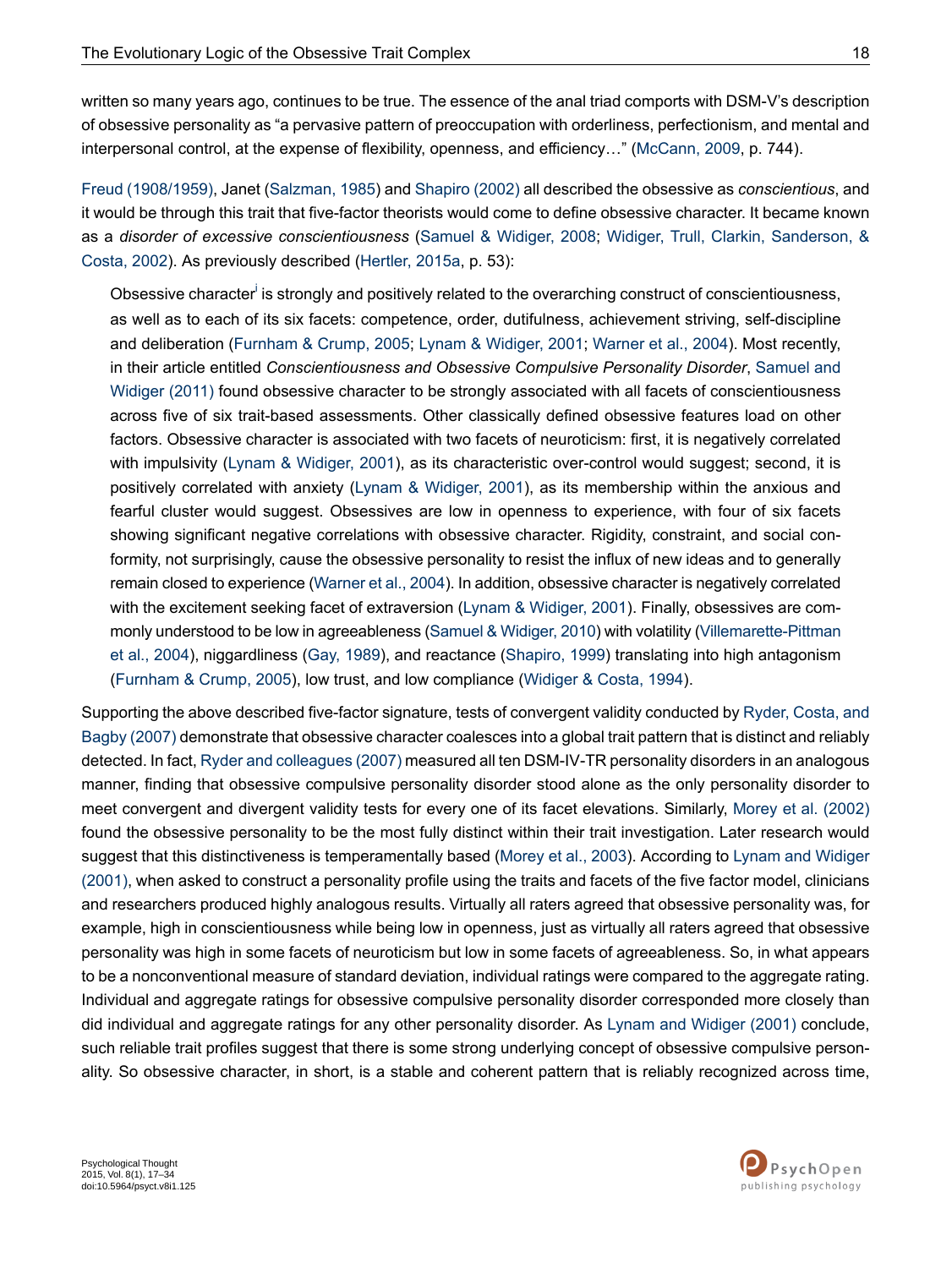and which has elastically endured paradigmatic change. This strongly suggests that obsessive character is a natural behavioral complex, not just some aberration of Victorian culture or some figment of Freudian imagination.

## **The Purpose and Structure of the Present Article**

The present work attempts to explain why obsessive character is such a coherent and reliably detected pattern; and why Freud was correct when he said that obsessive traits "… in some way belong together" (Gay, [1989](#page-12-1), p. 294). Though it vindicates Freud's intuition, this work does so using evolutionary theory.

A previous paper questioned existing etiological theories of obsessive character ([Hertler,](#page-12-3) 2014a) on the grounds that they were either contradicted by, or failed to account for, the pattern's high heritability ([Reichborn-Kjennerud](#page-15-8) et al., [2007;](#page-15-8) [Torgersen](#page-16-4) et al., 2000). It was alternatively suggested that an evolutionary model could most parsimoniously explain the existence of obsessive personality and its perpetuation from one generation to the next [\(Hertler,](#page-12-3) 2014a). Subsequently, such an evolutionary model was briefly sketched ([Hertler,](#page-12-4) 2014b) and thereafter treated at length ([Hertler,](#page-13-0) 2015a). In this latter work, obsessive character was described as a non-conditional, heritable behavioral complex, evolving during the Upper Paleolithic and Early Neolithic in response to changing selective pressures that came of northerly migration out of Africa. Compulsive conscientiousness, time urgency and parsimoniousness were used as examples of how obsessive psychology can be understood as an adaptation to seasonality in which death from starvation and exposure became more common than death from violence and parasitism [\(Hertler,](#page-13-0) 2015a). That paper [\(Hertler,](#page-13-0) 2015a) being most concerned with describing an evolutionary history and ecology, confined itself to separately treating three traits by way of example. This paper, in contrast, aims to treat all obsessive traits individually and describe their complementary significance as an adaptive complex. Using the above described five-factor framework, the sections that follow suggest that the obsessive pattern is not a random cacophony of traits, but an adaptive complement of traits which have become yoked together by evolutionary pressures.

# **The Evolutionary Rationale for the Obsessive Trait Complex**

## **Conscientiousness: Honesty and Honest Labor**

Conscientious labor is the plume of obsessive character. Diagnostically, it serves as a hallmark feature [\(Hertler,](#page-12-5) [2013](#page-12-5)); evolutionarily it serves as the foremost adaptation ([Hertler,](#page-13-0) 2015a). Conscientiousness is the trait that often elicits caveats from clinical researchers (Millon & [Davis,](#page-14-4) 1996; [Villemarette-Pittman,](#page-16-2) Stanford, Greve, Houston, & [Mathias,](#page-16-2) 2004) even as they emphasize obsessive dysfunction. Certainly, obsessive conscientiousness induced [Salzman](#page-15-1) (1985, p. 91) to write as follows: "It is clear that obsessional behavior can increase one's efficiency and effectiveness in performing certain tasks. The tenacity that characterizes the obsessional often enables him to pursue his goals with single-minded dedication." Whether applied against the elements, used to enhance status, aimed at the attainment of wealth, or indirectly deployed to secure a mate, immoderate degrees of conscientious action increase fitness. Through conscientious action, a shelter might be rendered more secure, a seed might be planted deeper and watered more generously, additional grain might be stored more dryly, additional meat might be cured more fully. The obsessive evolved extreme conscientiousness in response to harsh northern climates where "tasks such as producing clothing and shelter eventually became as important as foraging" ([Shryock](#page-15-9) & [Smail,](#page-15-9) 2011, p. 90; [Hertler,](#page-13-0) 2015a). In modern societies, conscientious action is most assuredly responsible for the obsessive's "…high socio-economic status, good income, and supervisory responsibilities at work, spacious living conditions and home ownership (Ullrich, [Farrington,](#page-16-5) & Coid, 2007, pp. 660-661)." "These people [obsessives]," [Shapiro](#page-15-6) (1999, p. 31) asserts "may be enormously productive in socially recognized ways."

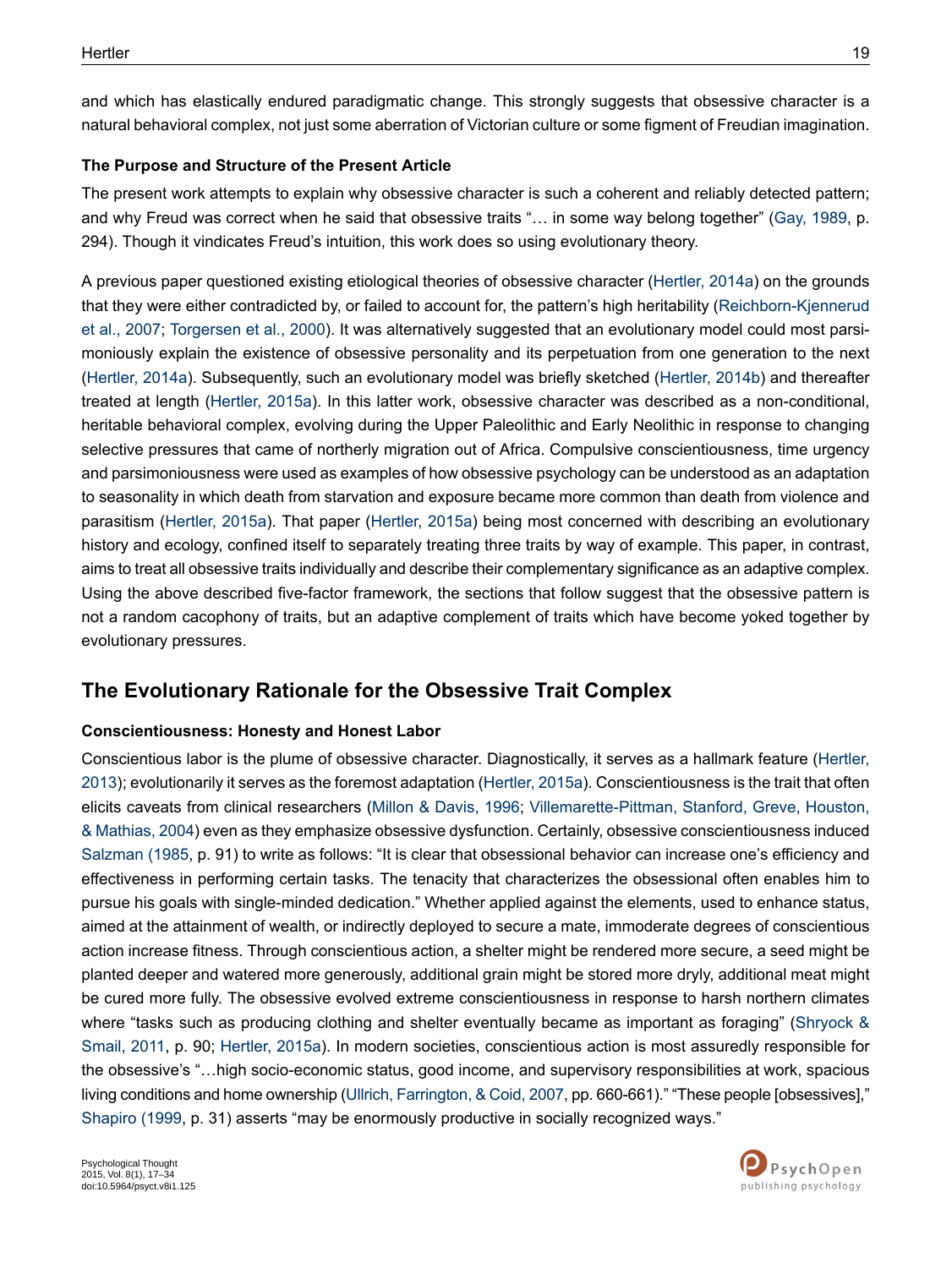In a real sense, however, conscientiousness is a *supertrait* ([Dumont,](#page-11-0) 2010; [Hertler,](#page-12-4) 2014b) having two poles, only one of which relates to conscientious laboring. The second pole of conscientiousness imparts "rigid moral principles," making the obsessive "excessively conscientious, scrupulous, and inflexible about matters of morality, ethics, or values" (American Psychiatric [Association,](#page-10-1) 2000, p. 726). Understanding how this aspect of conscientiousness complements the obsessive strategy comes from recognizing the strong relationship between movement and morality. After committing a crime, one *leaves town.* Similarly, the conman, like the criminal, roams from locale to locale to avoid the ramifications of reputation ([Mealey,](#page-14-5) 1995). The obsessive, in contradistinction, is under the same pressure as the local small town business; both rely on iterative interactions and both thereby benefit from honest dealings and the reputation that comes of them. As will be discussed further, obsessives, by way of low sensation seeking and high anxiety, do not tend to roam far or move often [\(Hertler,](#page-12-4) 2014b). Also, their propensity to labor with its accrual of material goods, stable shelters and hoarded foodstuffs makes movement impractical. Finally, though it is beyond the scope of the present paper, sexual selection has worked to pair conscientious laboring with conscientious scrupulosity, as mates only benefit from the former when it is paired with the latter.

## **Anxiety and Compulsive Conscientiousness**

Just as an engine requires gasoline to fire, an obsessive requires anxious subjectivity to power conscientious behavior:

The constant presence of tension is so much a part of their [obsessives] everyday life that it is difficult to say where personality ends and where the anxiety symptoms begin. On the positive side, many of these patients utilize the energy they derive from their tension to effective ends. Thus, the characteristic diligence and conscientiousness of compulsives reflect, in large measure, their control and exploitation of anxious energy (Millon & [Davis,](#page-14-4) 1996, p. 525).

Obsessive anxiety is a temperamental characteristic that reliably, persistently and relentlessly evokes conscientious action. As Shapiro (1999) most unmistakably understands, it is temperamental anxiety that makes conscientiousness an involuntary compulsion. Only at the insistent behest of ever-present anxious subjectivity does obsessive conscientiousness become compulsory in a manner that "dilutes or displaces the normal experience of personal choice" [\(Shapiro,](#page-15-2) 2002, p. 79). The obsessive thereby, forgoes experiential pleasure at the beckon of obligation; obligation that is a product of mind relentlessly imposed from within, as opposed to a product of environment intermittently imposed from without. Obsessive anxiety is an adaptation to northern latitudes that cycle very slowly between warmth and bounty on one hand, to cold and scarcity on the other. While so many selective pressures are "episodic and capricious," seasonal fluctuation is among the few selective pressures that are "period and predictable" ([Wilson,](#page-16-6) 2000, p.144), thus making the evolution of such a stable union between anxious tension and compulsive conscientiousness simultaneously practicable and possible. When a behavior is an evolutionarily imperative, as anticipating period and predictable seasonal stressors is for the obsessive, natural selection favors reliably obeyed temperamental and emotional dispositions to the fickleness of conscious choice [\(Wilson,](#page-16-7) 1978; [Wilson,](#page-16-6) 2000).

Contrasting the anxiety of the obsessive with other forms of anxiety helps to make clear its adaptive nature: It is not the anxiety of the panic disordered or the agoraphobic. Obsessive anxiety is *egosyntonic* making its presence felt deeply, persistently, and pervasively. Though grouped alongside the avoidant personality within the anxious and fearful cluster (American Psychiatric [Association,](#page-10-2) 2013) and in some ways sharing the clusters anticipatory fears (Lynam & [Widiger,](#page-13-1) 2001), obsessive anxiety does not debilitate; it does not invariably inspire fear or make its carrier habitually recoil from adversity. In this vein, the avoidant passively avoids risk; the obsessive actively

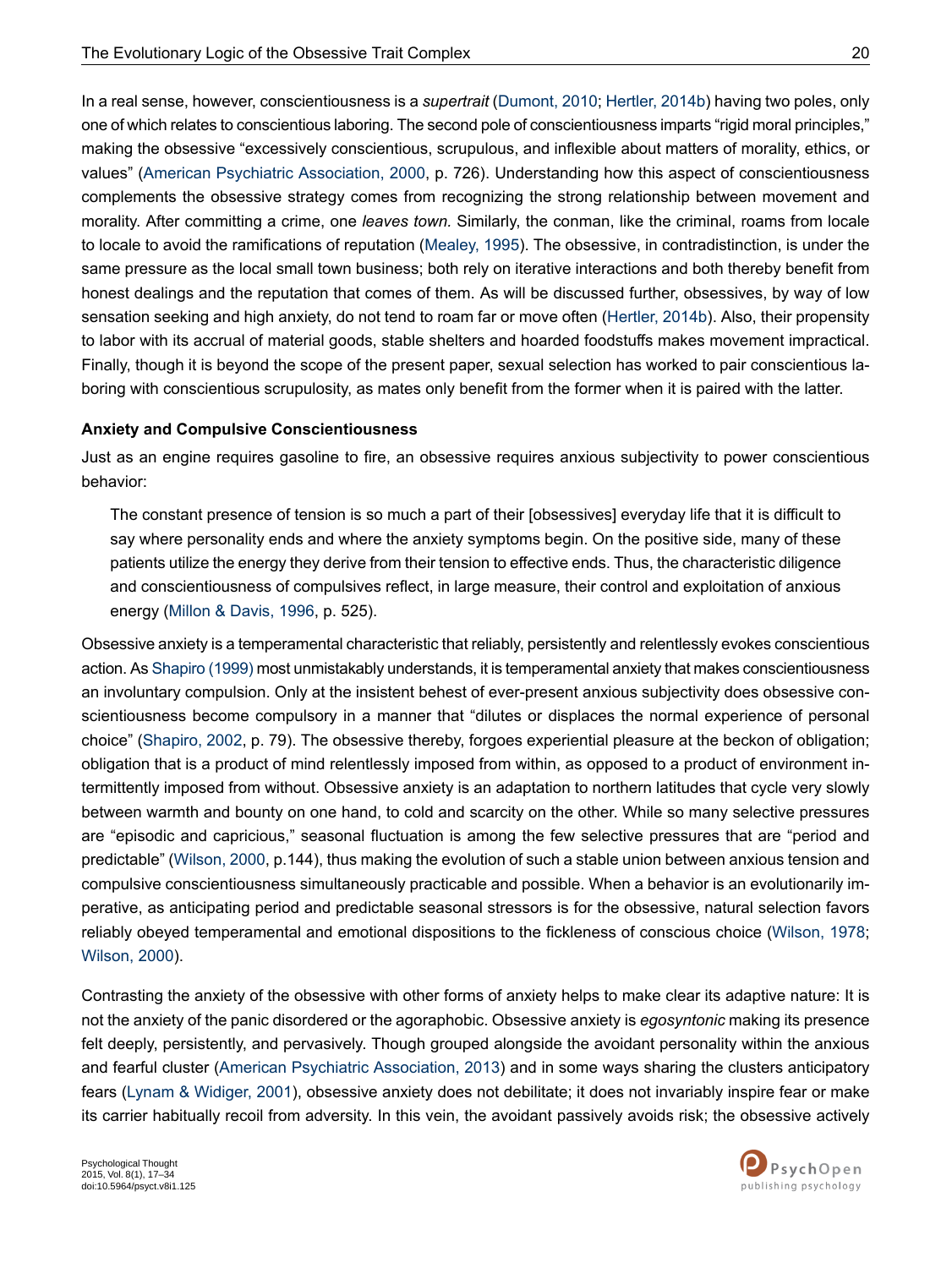manages risk. Anxious tension creates compulsive action, which is deployed towards actively reducing need and threat. Because of anxious tension, the obsessive takes an active role in defense, exhibiting a kind of counterphobia. This variety of anxiety creates an embattled mindset and evokes a "continuous sense of purpose and effort" [\(Shapiro,](#page-15-6) 1999, p. 44). As a result of such anxious tension, obsessives "feel harassed by responsibility and obligation" ([Pollak,](#page-15-10) 1979, p. 227). Obsessive anxiety creates a subjectivity "characterized by a more or less continuous experience of tense deliberateness, a sense of effort, and of trying" ([Shapiro,](#page-15-6) 1999, p. 31). The obsessive is "driven" and "pressed" to labor. As [Shapiro](#page-15-6) (1999, p. 34) states, the obsessive is not only driven, but it is the driver, "issuing commands, directives, reminders, warnings, and admonitions…" Anxious tension creates an unceasing progression of "shoulds" and "musts" (Millon & [Davis,](#page-14-4) 1996) that the obsessive obeys as obediently as a subject obeys his king.

## **Anxiety: Time Urgency, Future Orientation and Parsimonious Conservation**

More than animals that must merely forage longer at high latitudes [\(Brockman,](#page-11-1) 2005; [Panter-Brick,](#page-14-6) 1993; [Wilson,](#page-16-6) [2000](#page-16-6)), humans living at high latitudes experience ever more acute time budgeting problems ([Foley,](#page-12-6) 1993). For those facing the winter dearth and cold, it is eminently necessary to store and preserve food, to cultivate, to process skins…to stash foodstuffs, to collect combustibles, to cook, to construct shelters and so forth [\(Hertler,](#page-13-0) 2015a). At the same time that cold imposes additional burdens, it necessitates that the majority of those burdens be met within the clement months. So at once, there is more work and less time to accomplish it in. Such conditions create a powerful selective pressure described as *time stress* [\(Foley,](#page-12-6) 1993). In response to time stress, obsessives developed an ever present sense of time urgency, which is broadly expressed as incessant laboring, reluctance to take vacations, working through vacations, exclusion of leisure, and neglect of social relationships [\(American](#page-10-2) Psychiatric Association, 2013). Furthermore, it is not only time urgency, but time orientation itself that has responded to climatic stress. Anxiety, which is essentially future oriented fear, causes the obsessive to consistently subordinate the present to the service of the future. As [Salzman](#page-15-1) (1985, p. 80) states, "…the obsessional is painfully aware of the future as an extension of the present; since he is constantly preoccupied with guaranteeing the future…the present does not seem to exist for itself." Time is the potential limiting factor, the crucial resource without which plans never become realities. Unlike other resources, time cannot be conserved, and so all efforts are made to structure its passage. Obsessed by the threat and opportunity of the future, anxiety inspired *shoulds*, *oughts* and *musts* compel obsessives to squander the pleasure of the present [\(Salzman,](#page-15-1) 1985; [Shapiro,](#page-15-2) 2002).

Likewise, the obsessive is driven by his temperamental anxiety to anticipate, prepare, conserve, stash, store and cache. DSM-IV-TR criterion five (is unable to discard worn-out or worthless objects even when they have no sentimental value) and criterion seven (adopts a miserly spending style towards both self and others; money is viewed as something to be hoarded for future catastrophes) are simply specific clinical iterations of a global strategy of parsimonious conservation and preparation [\(Hertler,](#page-12-5) 2013). We see this disposition in the Eastern Grey Squirrel in late fall as it scurries through suburban yards finding, taking and hoarding against the coming cold [\(Thorington,](#page-16-8) Koprowski, Steele, & Whatton, 2012). Unlike tropical squirrels such as the Black Giant Squirrel of South East Asia, but like the Eurasian Red Squirrel [\(Thorington](#page-16-8) et al., 2012) and numerous other rodent and bird species living at northern latitudes [\(Hertler,](#page-13-0) 2015a; [Vander](#page-16-9) Wall, 1990), the Eastern Grey Squirrel expresses an invariable pattern, gathering a small range of food stuffs in autumn. In the obsessive, such preparatory proclivities are immensely more elastic, but scarcely less instinctive. The period and predictable stressors of northerly latitudes pulled for narrow instinct in the squirrel, but pulled for broad parsimoniousness within the obsessive that could be flexibly deployed towards conserving and collecting an extensive range of resources.

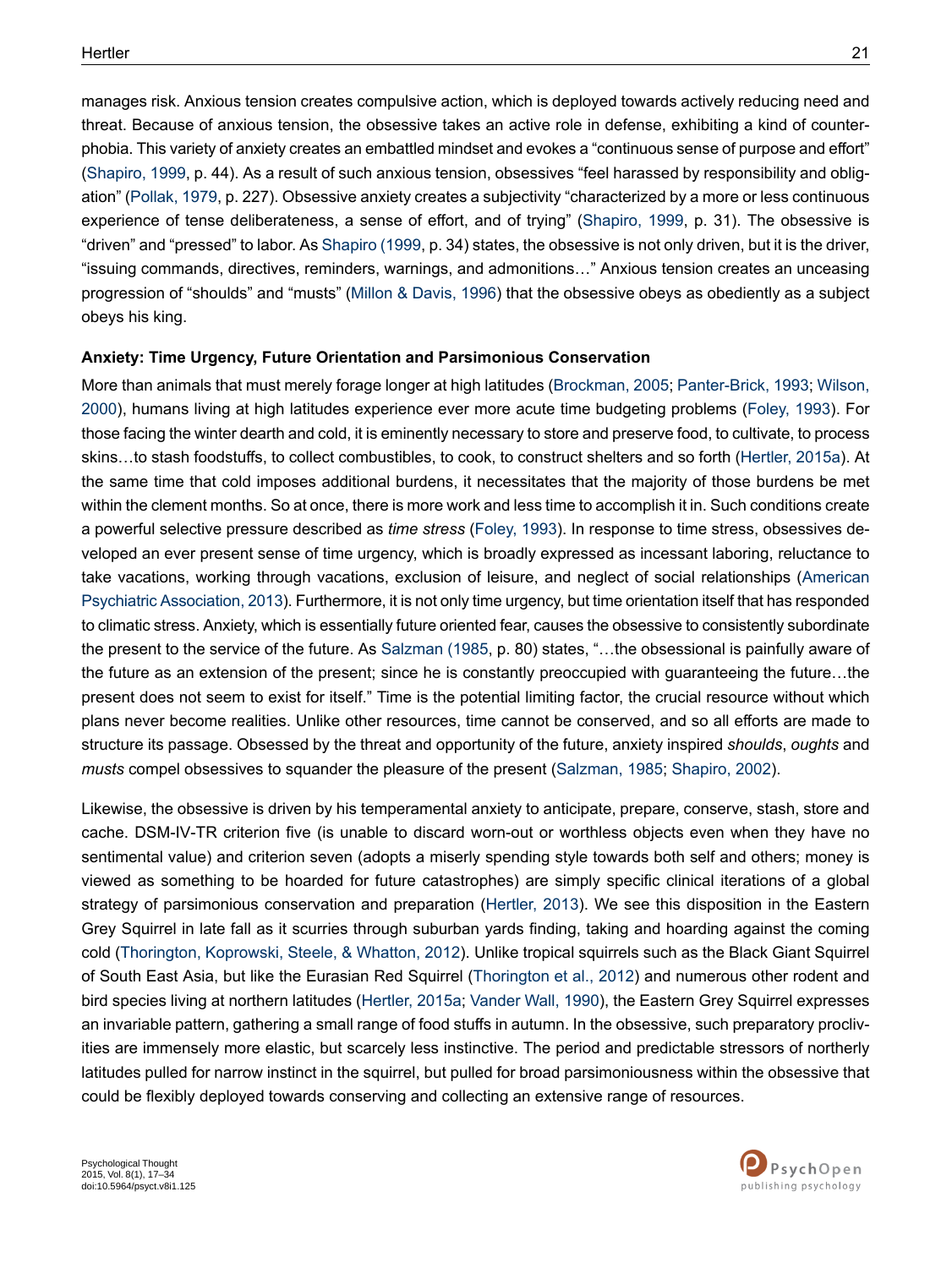Through a distinctive anxious disposition which elicits compulsive conscientiousness, time urgency, future oriented thought, and parsimoniousness, the obsessive mind is reliably trained on security: security against future want; security against privation and penury; security against the elements. The anxiety stitched into the substrate of obsessive character, so often described by psychoanalysts as neurotic, does indeed cause distress [\(Budaev,](#page-11-2) [1999](#page-11-2)). It limits relaxation, precludes leisure and disrupts peace of mind; it goads, haunts, impels and drives its owner forward…yet forward to an evolutionarily relevant end.

#### **Sensation Seeking and Exposure**

Obsessive personality is negatively correlated with excitement seeking, a facet of extraversion (Lynam & [Widiger,](#page-13-1) [2001](#page-13-1)). Excitement seeking is virtually synonymous with sensation seeking (de Bruin & [Rudnick,](#page-11-3) 2007), which, in turn, is akin to novelty seeking [\(McCourt,](#page-14-7) Gurrera, & Cutter, 1993). Regardless of the name assigned, this highly heritable ([Ebstein,](#page-11-4) 2006; Stoel, De Geus, & [Boomsma,](#page-15-11) 2006) and developmentally stable ([Lynne-Landsman,](#page-13-2) Graber, [Nichols,](#page-13-2) & Botvin, 2011) personality disposition denotes the desire for novelty, risk and stimulation. Sensation seekers are disinhibited [\(Koopmans,](#page-13-3) Boomsma, Heath, & van Dooren, 1995) and impulsive ([Hamidovic,](#page-12-7) [Dlugos,](#page-12-7) Skol, Palmer, & de Wit, 2009; Hur & [Bouchard,](#page-13-4) 1997); accordingly, they ineluctably approach the novel, the unexplored, the unprecedented (Miller & [Quick,](#page-14-8) 2010). Unlike the impulsive sensation seeker, the compulsive obsessive thrives on the prosaic, the routine and the predictable. In contrast to the sensation seeker who craves risk and ambiguity ([Freeman](#page-12-8) & Beer, 2010), the obsessive craves security and certainty.

Sensation seeking brings with it both opportunity and risk. On one hand, sensation seeking potentiates migration, exploration, and brief sexual encounters, which can sometimes result in increased resource acquisition, such as mating opportunities, nutrient rich food, territorial expansion and coalition formation. On the other hand, sensation seeking can engender conflict, rejection, loss and injury (Michalski & [Shackelford,](#page-14-9) 2010; [Nettle,](#page-14-10) 2006). The obsessive temperamentally errs on the side of caution, limiting potential risks by sacrificing potential benefits. Furthermore, it is not that low sensation seekers are simply not drawn towards stimulation, they actively avoid it. In other words, there is both a passive failure to approach and an active inclination to avoid. What the sensation seeker experiences as stimulation and possibility, the low sensation seeker experiences as stress and risk. In this way, low sensation seeking overlaps with the concept of anxiety and its related terms: risk aversion, loss aversion and harm avoidance; and indeed, the obsessive character is anxious (American Psychiatric [Association,](#page-10-1) [2000](#page-10-1)), risk averse ([Chapman](#page-11-5) et al., 2007) and harm avoidant (Spinhoven, Bamelis, Molendijk, [Haringsma,](#page-15-12) & [Arntz,](#page-15-12) 2009). Along these lines, low sensation seeking, in its fullest sense, and in concert with anxiety, functions to limit risk, exposure, predation and threat; a bet-hedging position that elicits local and routine living in an environment that can be monitored and controlled. Thus uncertain windfalls are not staked against local reputation, the social mate and patiently accrued resources that are the products of other obsessive features.

#### **Openness and Order**

The obsessive seeks data, trends and information (Gallagher, South, & [Oltmanns,](#page-12-9) 2003) that might improve his ability to make accurate predications and thereby control outcomes. In seeking to understand his world as governed by discoverable precepts, the obsessive sometimes suppresses nuances, aberrations and randomness. The obsessive is dogmatic, opinionated and rigid [\(Shapiro,](#page-15-6) 1999), expressing resistance to innovation, a reactionary bent, and an appetite for the conventional, comprehensible and knowable. All such features are illustrative of the obsessive personality's low openness to experience (Lynam & [Widiger,](#page-13-1) 2001). In some sense, low openness is simply a cognitive complement of low sensation seeking. Order, predictability and safety are the conditions not only actively sought and struggled towards, but psychologically constructed. A temperamentally stable non-con-

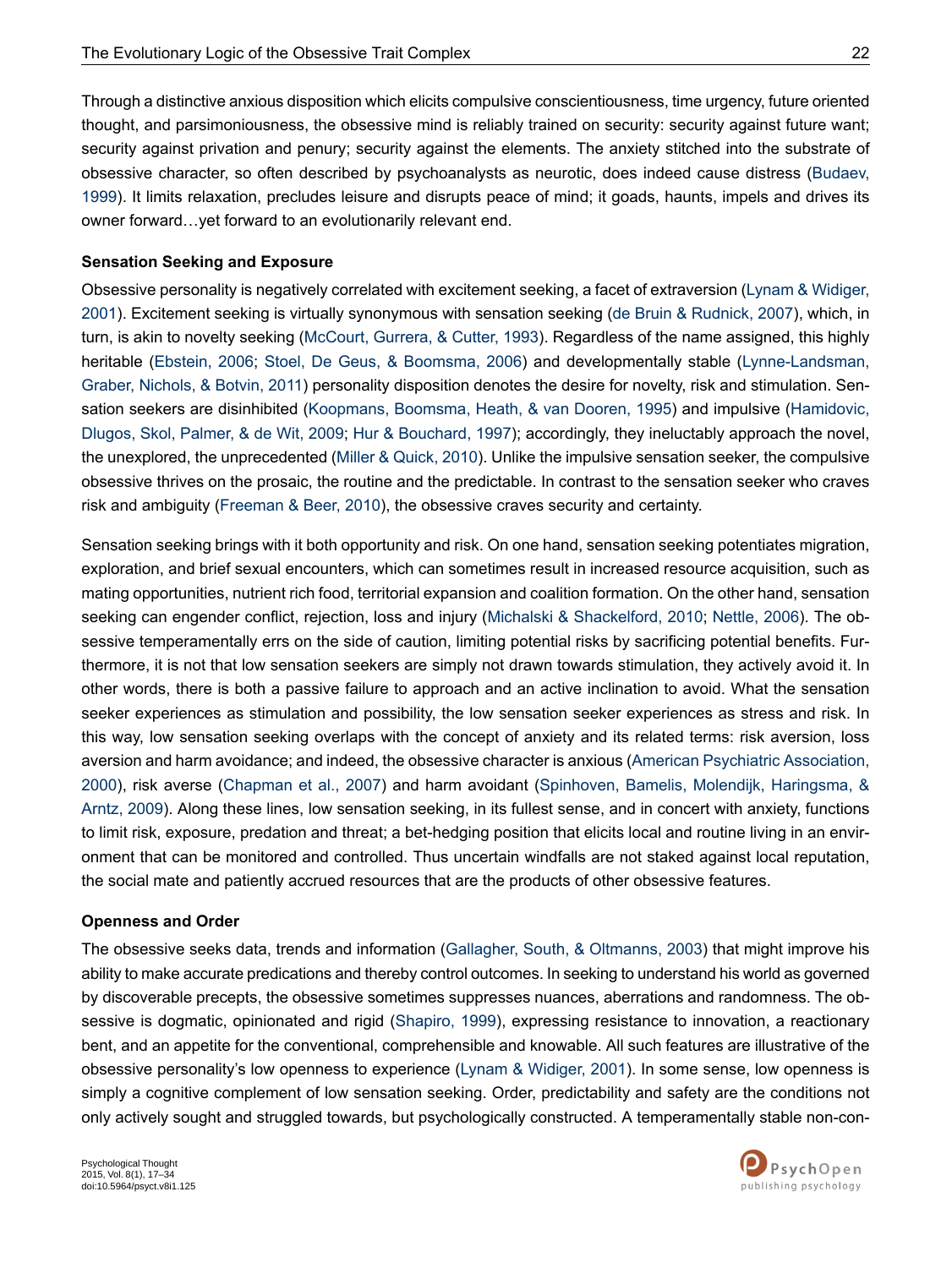ditional specialist ([Hertler,](#page-12-10) 2014c), obsessives only evolved after ecological release from density dependent stressors. These density dependent selective pressures are often capricious, unpredictable and biotic; malarial infection and competition induced murder being examples. Only with a relative absence of these capricious, unpredictable density dependent selective pressures can the obsessive expect to reap the long term benefits of extreme conscientiousness, fidelity, resource acrual and parsimonious hoarding; thus only under these conditions did obsessive character evolve. Cognitively through low openness, and temperamentally through low sensation seeking, the obsessive's routine and risk averse behaviors are disposing him towards environmental microniches that magnify the lower density dependent mortality risks of the northly macro-environment.

In another sense, the obsessive's low openness is an outgrowth of feeling embattled and internally urged to action by anxious tension. Closed to experience, obsessives temperamentally seek serviceable patterns from which algorithms can be constructed and adopted for behavioral guidance, as do non-obsessives when situationally stressed ([Hertler,](#page-13-5) 2015b). In this vein, the logic of the obsessive's low openness to experience can be further explained through an analogy to government: The energy and vigor of the absolute monarch contrasts with the slow bounded actions of the democratic republic. While their ultimate success is only as certain as the fickleness of human segacity, monarchs can respond to immediate threats with resolution and speed, precisely because the decision making process is not open to deliberation and input from legislative or judicial interference. Democratic republics with systems of checks and balances cannot act with such vigor, though neither are they subject to the interests, folly or corruption of a single individual. As Revolutionary War General Charles Lee said, "we cannot expect expedition from democratic councils-it is a curse annexed to the blessing" ([Mazzagetti,](#page-14-11) 2013, p.150). This lack of requisite Republican expedition during wartime explains how Napoleon usurped power, and why dictatorial powers were repeatedly pressed upon Washington during the American Revolution ([Ferling,](#page-11-6) 2011; [Fowler,](#page-12-11) 2011). There are then differing demands of war and peace. In peace, a nation of laws and formal processes protect individual liberties. Democratic republics are open to petition, lobbies, media and public opinion. They absorb social change, allow diversity and protect disadvantaged minority groups. In war, the decision of a monarch becomes desirable. Not unpredictably, under internal and external threats, democratic governments have developed mechanisms, such as the suspension of *habeas corpus*, which act to instill monarchical energy for a time. The Roman dictator is perhaps the most dramatic example of a republic temporarily deviating from a tradition of specified law in acquiescence to exigencies. Self-preservation demands that even the most exceptionally free governments respond to threat by restricting openness to demonstration, openness to free speech and openness to deliberation. There is a relationship, in sum, between the level of perceived threat and the level of openness. Individual minds express a range of openness approximating some point along a continuum from the closed decisiveness of the monarch to the open deliberation of a democracy. The obsessive, being a fixed strategist with a persistently anxious and fearful worldview, feels embattled. He perceives threat and feels the need for compensatory action. Like the wartime government, the obsessive, fearing randomness and stochasticity, while also being compelled towards conscientious action and future oriented preparation, constricts attention, acts on rigidly held dogmas and abides by undoubted precepts, all of which manifest as low openness to experience. In conclusion, the urgency of the obsessive's anxious mind and the correspondent need for action have coevolved a complementary lack of openness to experience; these dispositions have become coupled by selective pressures.

### **Agreeableness and Social Interest**

Reluctant to delegate authority, rigid and stubborn (American Psychiatric [Association,](#page-10-2) 2013), the surly and disagreeable obsessive ([Furnham](#page-12-2) & Crump, 2005) manifests minimal agreeableness via low trust (Samuel & [Widiger,](#page-15-5)

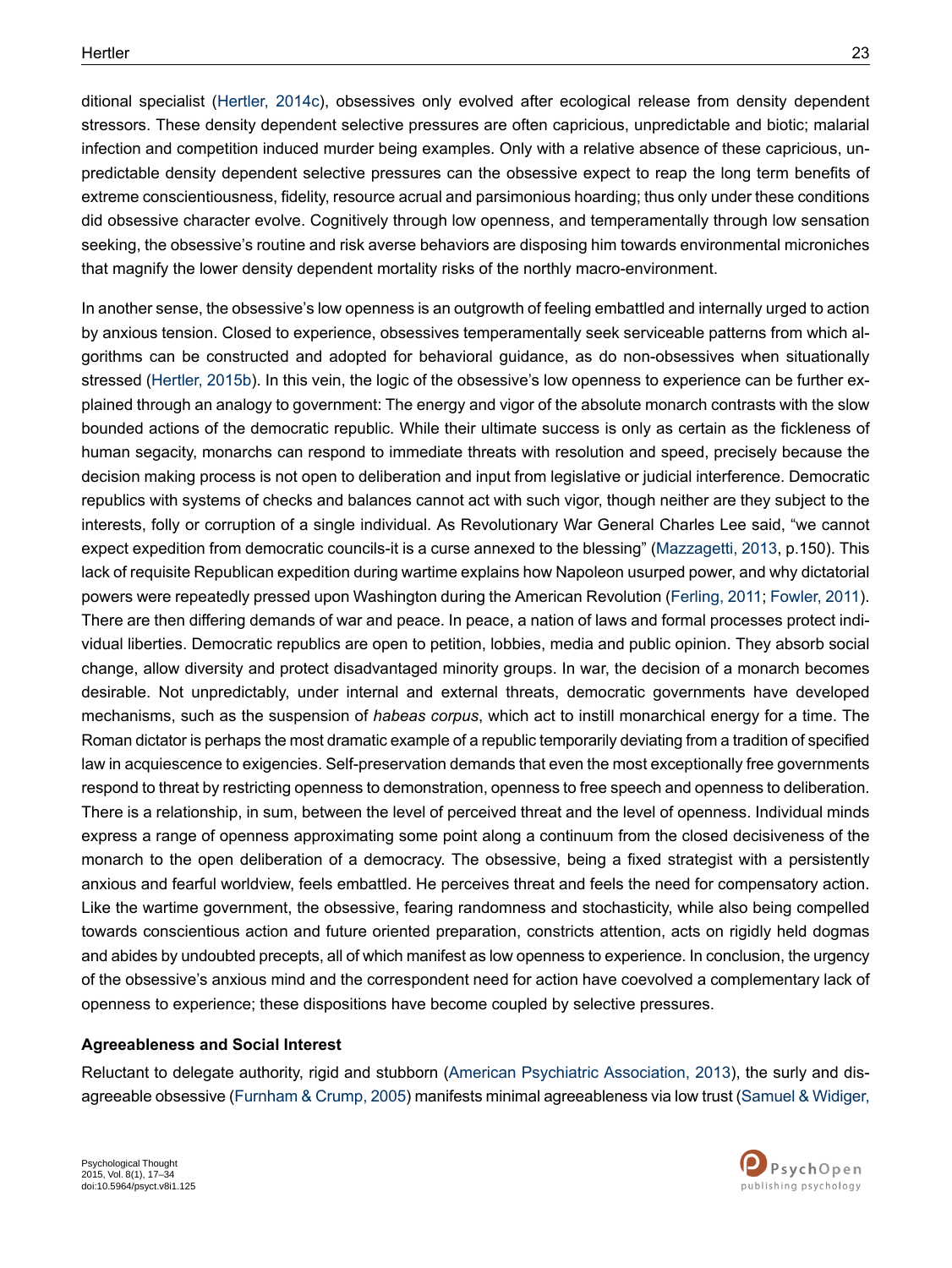[2010](#page-15-5)), low altruism and low compliance ([Widiger](#page-16-3) & Costa, 1994). Agreeableness is a socially desirable trait that has been regularly equated with psychological health, relational competence and general well-being [\(American](#page-10-2) Psychiatric [Association,](#page-10-2) 2013). Socially desirable as it may be, agreeableness, in certain contexts and persons, can cause excessive trust and pliancy leaving one open to exploitation and manipulation ([Nettle,](#page-14-10) 2006). In the context of the obsessive strategy, considering the means employed to reach its ends, high agreeableness would undermine adaptive fitness. Focusing in turn on each pertinent facet of agreeableness (trust, altruism and compliance) will demonstrate the adaptive rationale of the obsessive's hypervigilance, self-interested disposition and jealously guarded autonomy.

Obsessives are moderately mistrustful. The obsessive world view evokes what Morey, Grilo, Zanarini, and Gunderson refer to as "stress related paranoia" [\(Morey](#page-14-12) et al., 2004, p. 451; [Hertler,](#page-12-4) 2014b). Amplified surveillance and threat detection is, in some sense then, a natural outgrowth of the obsessive's anxious and fearful disposition. Furthermore, skepticism and a modicum of mistrust serve to protect the fruits of obsessive conscientiousness, whether they are crops that have been planted, food that has been stored, mates that have been secured, or a shelter that has been constructed. Obsessives are conscientious workers and resource hoarders that generally have more to protect from thieves and usurpers. Consequently, low trust complements conscientiousness and parsimoniousness, thereby protecting property and person from cuckoldry, theft, innovation, chicanery and manipulation.

In addition to low trust, the obsessive expresses low altruism. While it is likely that the obsessive will exhibit standard levels of altruistic behavior towards relatives (kin-selection), the obsessive's self-reliant conscientiousness suggests that he will be less apt than most to behave altruistically towards unrelated individuals (reciprocal altruism). Reciprocally altruistic behaviors ensure survival through rather indirect means, in that they exchange present risks or costs for potential future reciprocation (Ashton, [Paunonen,](#page-10-3) Helmes, & Jackson, 1998; [Fletcher](#page-12-12) & Zwick, 2006; [Trivers,](#page-16-10) 1971). The limited altruism exhibited by the obsessive would be incongruously maladaptive to the highly socially integrated who survive primarily through a network of relationships and a system of reciprocity. However, within the global context of obsessive character it is complementary. This is mainly because the obsessive would so often be on the giving end of such exchanges. One has to only think of the tragedy of the commons or of communal ownership. Communal sharing invites social loafing. If the obsessive is to work harder than others and accrue more than others, and at the same time generously share with them as is the custom of many hunter gatherers [\(Mann,](#page-13-6) 2012), he would incur a net loss. This net loss would undermine the whole of the obsessive strategy. If obsessive conscientiousness were not paired with restricted trust and altruism, the obsessive personality would be a dominated strategy. The obsessive, in conclusion, is oriented towards independence and selfreliance, as opposed to communion and interdependence, because self-sufficient industriousness complements niggardliness.

Finally, obsessives manifest low compliance [\(Widiger](#page-16-3) & Costa, 1994). Being extremely time urgent ([Salzman,](#page-15-1) [1985](#page-15-1)) and subject to complying with internal 'shoulds' and 'musts' (Millon & [Davis,](#page-14-4) 1996), the obsessive feels pressed forward to fulfill his personal agenda. Obsessives are much like trains on tracks; they stay on a fixed course unless violently derailed. Obsessives resist complying with an external master because they are already complying with an internal one: "The obsessive-compulsive person functions like his own overseer issuing commands, directives, reminders, warnings, and admonitions…" [\(Shapiro,](#page-15-6) 1999, p. 34). To the degree that they obey someone else, they often have to disobey themselves. Though their rigid adherence to internal dictates and standards now only translates into vocational productivity (Kyrios, [Nedeljkovic,](#page-13-7) Moulding, & Doron, 2007) when

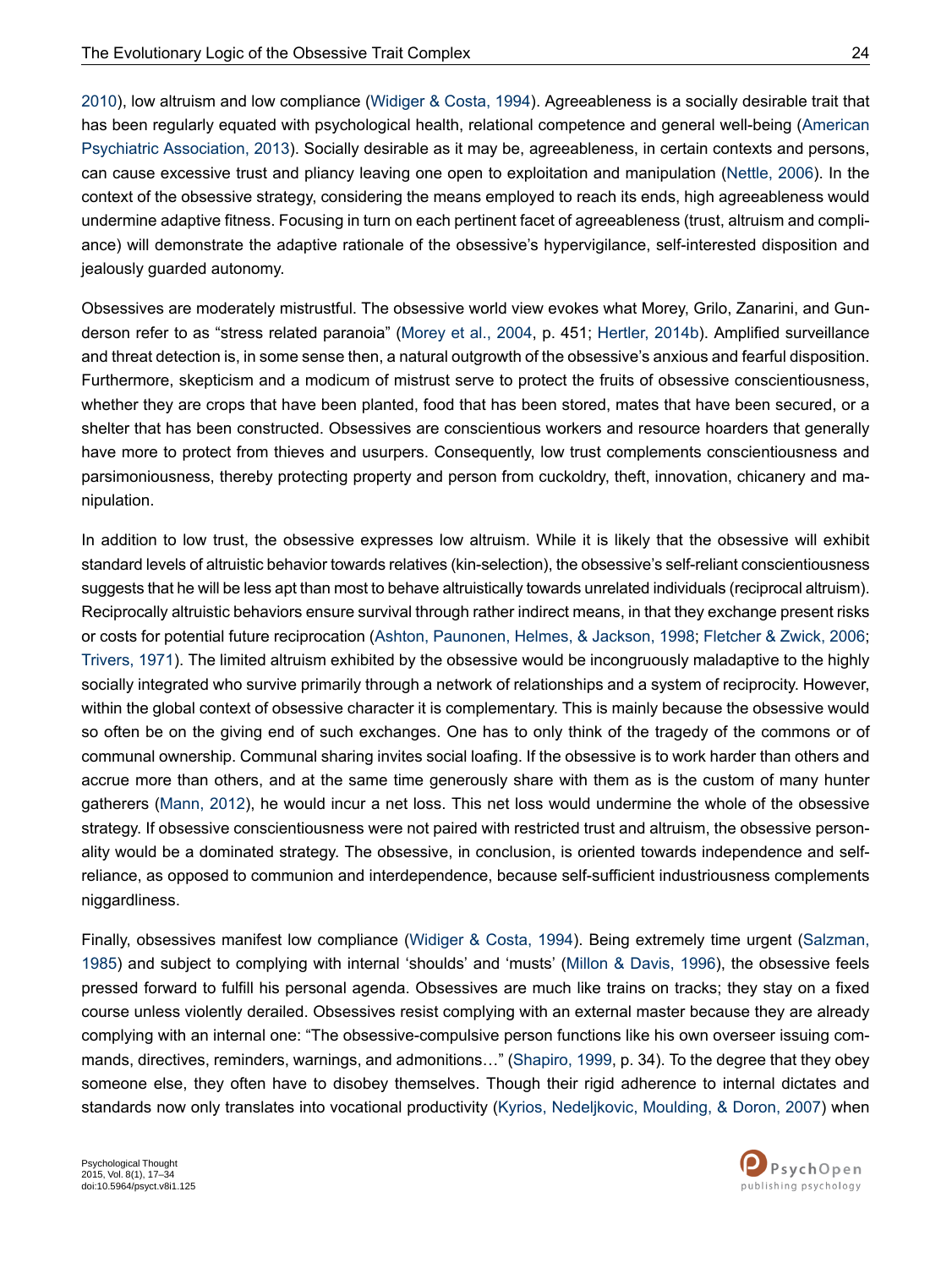obsessives are given latitude to personally interpret and execute work, it was consistently adaptive in less integrated and complex ancestral environments where obsessives lived more insularly and followed their own will more freely.

## **Summary of the Model**

The indelible obsessive signature observed across time, theorists and paradigms has herein been described as an evolved union of traits. A driving anxious tension is the emotional core of obsessive character. It is this essential temperamental feature that goads him to work, spurs him to action, provokes him to labor, and, in brief, compels him to behave so very conscientiously. It is the overt conscientious action that directly confers adaptive advantage, though anxious subjectivity and this degree of extreme conscientious behavior are truly interdependent features. Together, they create and actualize a driving urgency to labor in the absence of immediate, external impetus. Hoarding, miserliness, and most generally parsimoniousness, are complementary adaptations to climatic stress, inducing obsessives to gather and conserve resources against the predictable coming of cold, dearth and want. Having such a strong drive to accrue resources, it is then adaptive to have strong drives to protect those resources; and this complementary drive to protect resources is expressed through low trust, which elicits vigilance, and low altruism, which elicits stinginess. With the aid of chance and time, these traits coalesced because they were more valuable in aggregate than in isolation. Once grouped within individuals, these traits were inter-generationally transmitted because they effectively coped with seasonal stressors. The obsessive trait complex inclines the obsessive to occupy a finite range, live routinely within a small stable group, accruing status and honestly obtained resources that promote the maintenance, defense, survival and perpetuation of the obsessive and his family within predictably harsh northerly latitudes.

## **Discussion**

Freud wrote that obsessive traits "belong together;" he thought this "incontestable." Yet his use of the word "somehow," as in "somehow belong together," demonstrates his inability to explain his conviction (Gay, [1989](#page-12-1), p. 294; Freud, [1908/1959](#page-12-0)). Freud's eminent followers such as Janet ([Janet](#page-13-8) & Paul, 1925), [Salzman](#page-15-1) (1985) and [Shapiro](#page-15-6) (1999), system builders like Millon and Davis [\(1996\),](#page-14-4) the American Psychiatric [Association](#page-10-1) (2000, [2013](#page-10-2)), and contemporary research, all find obsessives to produce a reliable and distinctive signature. Thus, even separated by time and paradigm, trait theorists like Lynam and [Widiger](#page-13-1) (2001) readily agree with Freud that there is a strong underlying concept of obsessive compulsive personality. Yet, as with Freud, those that came after Freud have been unable to convincingly justify their intuition.

It is not that Freud or any successive theory or theorist entirely lacked an explanation for the coherence of obsessive traits; it is more precise to say that any such explanation remains an implicit extension of its respective etiological theory. Obsessive character is understood to be a syndrome, and the traits that comprise it are understood to be symptoms. Ostensibly, these symptoms co-occur, producing the reliably detected syndrome, because they are occasioned by a distinctive style of authoritarian parenting (Eskedal & [Demetri,](#page-11-7) 2006; [Horney,](#page-13-9) 1950; [Pollak,](#page-15-0) 1987; [Sullivan,](#page-16-11) 1956). Tyrannical parenting, with its conditional positive regard and its severe over-control, putatively impresses character on children as a brand marks a bull. Even modern psychoanalysts like [Mallinger](#page-13-10) (2009) who acknowledge some degree of inborn temperamental influence, believe that "early experiences and perceptions," functioning as "hearth, hammer, and anvil" organizing temperamental features into "coordinated adaptive trait clusters, or styles" [\(Hertler,](#page-12-3) 2014a, p. 171). Mallinger is then representative of many who believe that pathological early experiences organized obsessive temperamental features into an ill-coordinated and maladaptive trait cluster.

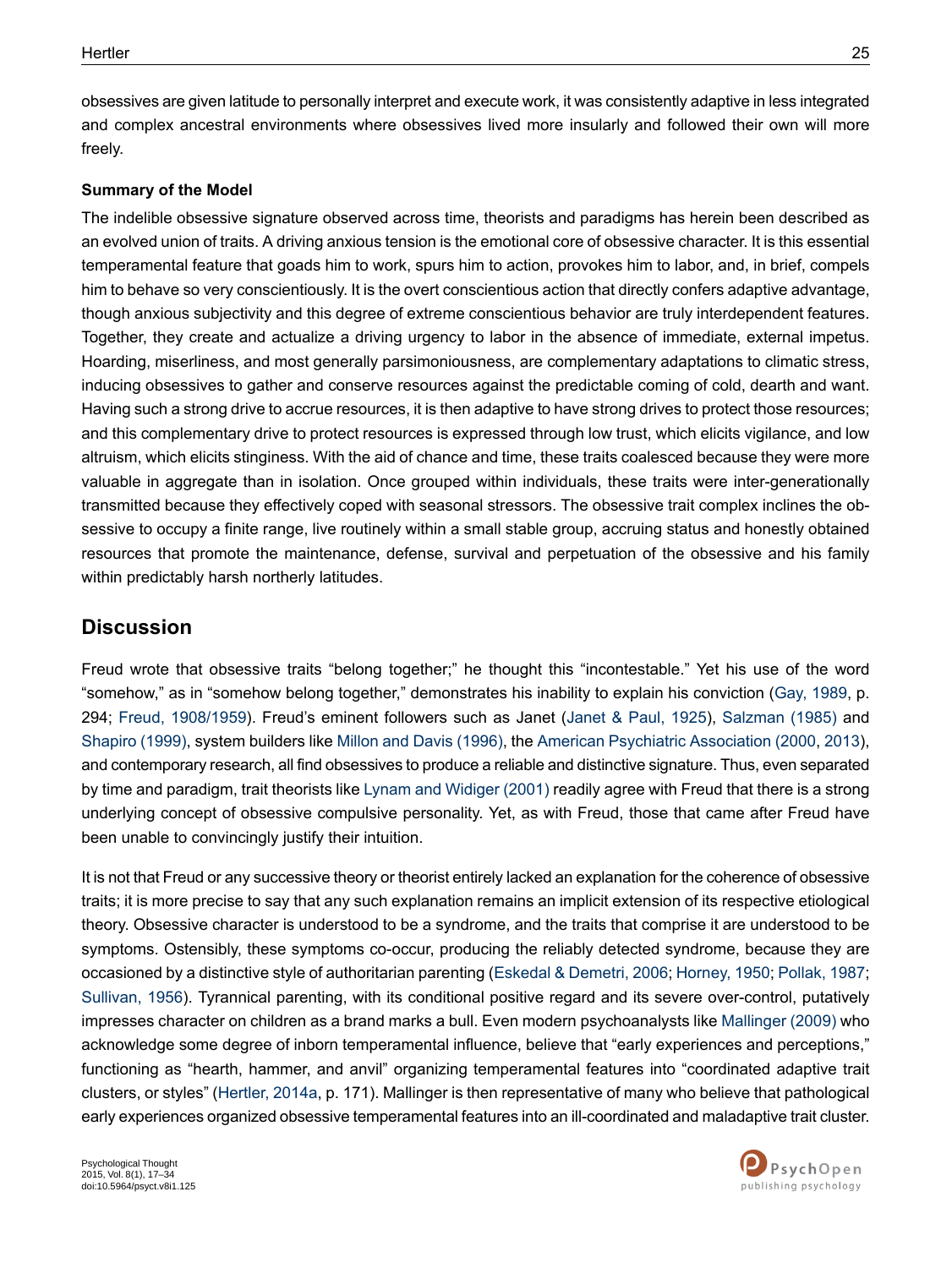It must be recognized that these implicit explanations as to why obsessive traits cohere into a reliably detected pattern, like the etiologies upon which they rest, are untenable. In that they stress environmental influence above genetic influence, and thereafter familial environmental influence over extra-familial environmental influence, psychoanalytic etiologies are incompatible with behavioral genetics research ([Reichborn-Kjennerud](#page-15-8) et al., 2007; [Torgersen](#page-16-4) et al., 2000), which suggests that obsessive character is a highly heritable pattern not significantly influenced by shared in families environmental factors [\(Hertler,](#page-12-3) 2014a).

The present evolutionary model, arguing that obsessive traits contribute to a coherent and unified behavioral pattern well adapted to seasonal harshness, is not only consistent with the high heritability of obsessive character [\(Torgersen](#page-16-4) et al., 2000), but generally consilient (Whewell, [1840/2011;](#page-16-12) [Wilson,](#page-16-13) 1998) and congruent with behavioral explanation within the life sciences. In suggesting that obsessive traits are coevolved, complementary and interdependent,

obsessive personality is more aptly understood as a behavioral profile (van Oers & [Sinn,](#page-16-14) 2013), a behavioral syndrome (Carere & [Maestripieri,](#page-11-8) 2013) a coherent behavioral package ([Nettle,](#page-14-10) 2006), an evolved set of correlated characteristics [\(Westneat](#page-16-15) & Fox, 2010), or a suite of adaptations (Careau, [Bininda-](#page-11-9)Emonds, Thomas, Réale, & [Humphries,](#page-11-9) 2009; Michalski & [Shackelford,](#page-14-9) 2010) ([Hertler,](#page-12-4) 2014b, p. 58)<sup>[ii](#page-10-4)</sup>.

Coming from evolutionary biology and behavioral ecology, these related terms explain covarying trait clusters within animal species (Bell, [2007;](#page-11-10) [Brakefield](#page-11-11) & Zwaan, 2011; Carter, [Goldizen,](#page-11-12) & Tromp, 2010; Kortet & [Hedrick,](#page-13-11) [2007](#page-13-11); [Maurer,](#page-13-12) 2009; [Mowles,](#page-14-13) Cotton, & Briffa, 2012; [Nettle,](#page-14-14) 2011; Sih, Bell, & [Johnson,](#page-15-13) 2004; Sih, Bell, & [Johnson,](#page-15-14) [2010](#page-15-14); Wolf, van Doorn, & [Weissing,](#page-16-16) 2008). They show that traits do not randomly vary within populations, but strategically covary ([Westneat](#page-16-15) & Fox, 2010). Olson and Miller [\(1958\)](#page-14-15) were among the first to study trait covariance (Sih, Bell, & [Johnson,](#page-15-13) 2004; Pigliucci & [Preston,](#page-15-15) 2004) and "in the past decade," Carere and [Maestripieri](#page-11-8) (2013, p. 2) state, "a growing number of studies have shown that consistent individual differences in one trait covary with other behavioral and physiological traits, and that suites of traits may evolve and be maintained by natural selection." Behavioral biologists and ecologists recognize the similarity between the covarying behavioral suites within the animals they study and human personality; and, in consequence, many of them are now using the term *animal personality* in preference to behavioral syndrome, adaptive suite or any other related term ([Gosling](#page-12-13) & Mehta, [2013](#page-12-13)).

Just as some biologists recognize that behavioral syndromes are analogous to human personality, so some few psychologists recognize that human personality is analogous to behavioral syndromes. While most personality psychologists continue to study the adaptive value of individual traits, some have appreciated the strategic interdependence of trait complexes. The most illustrious example is the antisocial or psychopathic personality, which, across many overlapping iterations, has been treated evolutionarily by a select few for thirty years [\(Brune,](#page-11-13) 2008; Cohen & [Machalek,1988](#page-11-14); Harpending & [Sobus,1987](#page-12-14); Kenrick, Dantchik, & [MacFarlane,1983](#page-13-13); Kofoed & [MacMillan,](#page-13-14) [1986](#page-13-14); [MacMillan](#page-13-15) & Kofoed, 1984; [Wilson,](#page-16-17) Near, & Miller, 1996). As others have done before and since, [Mealey](#page-14-5) [\(1995\)](#page-14-5) explains how the psychopathic personality, for all its immorality and criminality, is an evolved strategy rather than an acquired disorder. Nevertheless, Mealey seems to most effectively explain how sociopathic traits strategically covary, and why they have become reliably bundled by evolution. The sociopath possesses blunted *secondary emotions*, such as anxiety, empathy, and guilt, which have been traditionally understood as symptoms. However, Mealey explains that restricted anxiety allows antisocial acts to be contemplated calmly and with an outward display of glib charm; limited empathy allows exploitation to proceed unhindered; limited guilt allows illgotten gains to be unabashedly enjoyed rather than penitently returned. These blunted secondary emotions

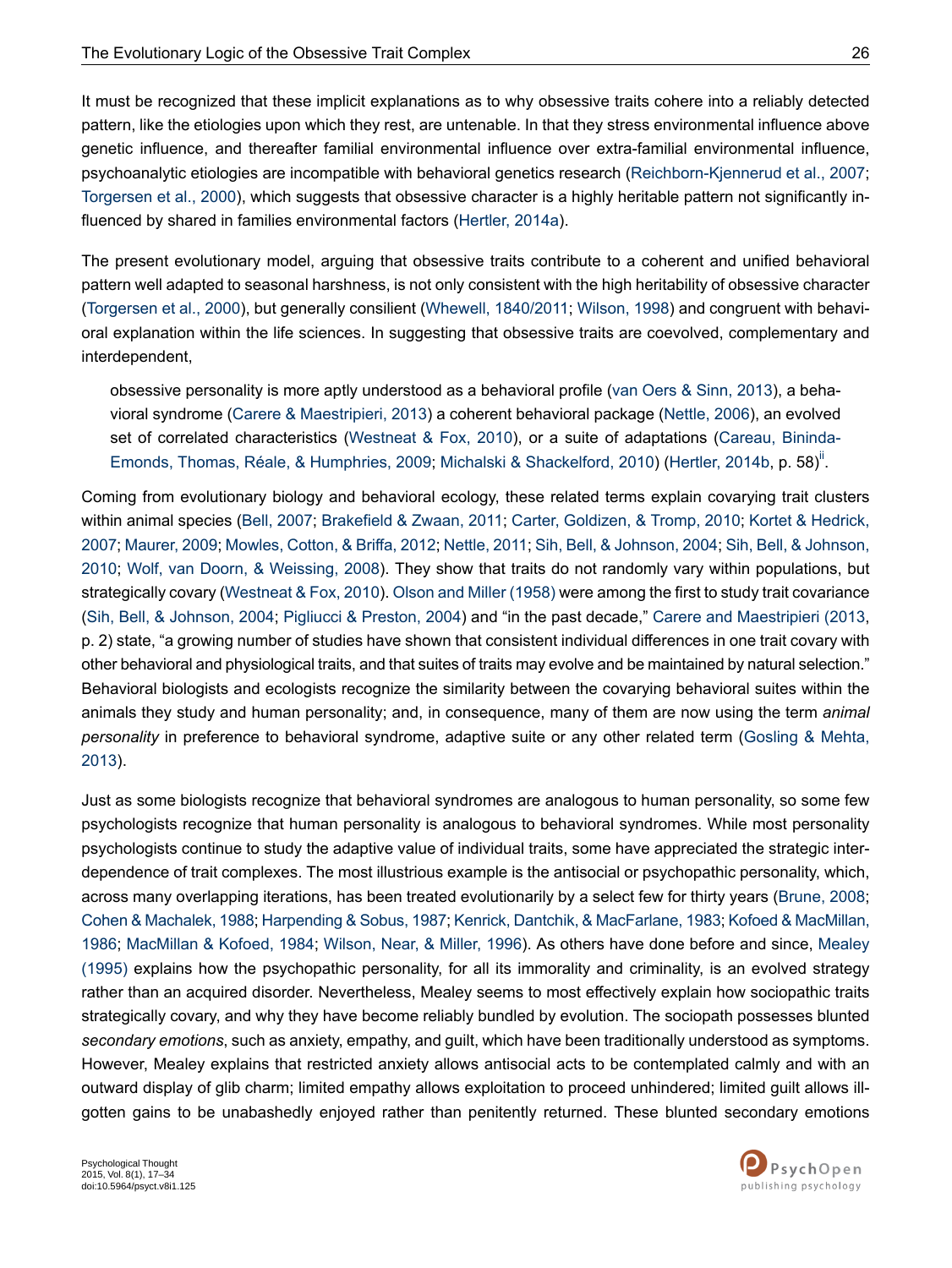combine with high sensation seeking, impulsivity and a disposition to roam ([Mealey,](#page-14-5) 1995) to perpetuate a parasitic life style (Hare & [Vertommen,](#page-12-15) 2003). [Mealey's](#page-14-5) (1995) antisocial, then, is a coherent behavioral package in that multiple traits strategically covary in service of a particular adaptive end. Though antisocial and obsessive strategies are in almost every respect opposite [\(Hertler,](#page-12-4) 2014b), both might have been shaped into coherent behavioral packages by evolutionary pressures ([Hertler,](#page-12-4) 2014b). Just as the antisocial combined restricted anxiety, empathy and guilt with high sensation seeking, impulsivity and roving behavior to exploit honest population members, so the obsessive combined anxious tension, future oriented thought and conscientiousness with low sensation seeking, compulsivity and routinized behavior to cope with predictably harsh seasonality.

#### <span id="page-10-0"></span>**Notes**

<span id="page-10-4"></span>i) Nomenclature: Herein obsessive compulsive personality disorder, as described by the American Psychiatric Association's DSM-V, is referred to as *obsessive personality*, *obsessive character* or simply *obsessive*. In part, this nomenclature was chosen for its economy. Still more importantly, these labels are inclusive, subsuming clinical and non-clinical manifestations of the obsessive personality pattern.

ii) Coherent behavioral packages and genetic recombination: Though many [\(Brakefield](#page-11-11) & Zwaan, 2011; Carter, [Goldizen,](#page-11-12) & [Tromp,](#page-11-12) 2010; Kortet & [Hedrick,](#page-13-11) 2007; [Maurer,](#page-13-12) 2009; [Mowles,](#page-14-13) Cotton, & Briffa, 2012; [Nettle,](#page-14-14) 2011; Sih, Bell, & [Johnson,](#page-15-13) 2004; Sih, Bell, & [Johnson,](#page-15-13) 2010; Wolf, van Doorn, & [Weissing,](#page-16-16) 2008) observe, study and research suites of traits or coherent behavioral packages which reliably cluster together, the genetics of these coordinated trait clusters are still being scrutinized. [Pfennig](#page-14-16) and Pfennig (2012) study character displacement, the divergence of competing species, which often involves "changes in complex suites of traits" as detailed in, for example, the research of Smith and [Rausher](#page-15-16) (2008). Within the context of character displacement, [Pfennig](#page-14-16) and Pfennig (2012, p. 88) explain that it is especially necessary to mechanistically explain how coordinated trait clusters are intergenerationally transmitted. Citing Wolf et al. (2010), Pfennig and [Pfennig](#page-14-16) (2012, p. 88) note that it is presently uncertain whether coordinated trait clusters "arise through a single locus with large effect versus many loci with small effects." If coordinated trait clusters arise through a single genetic locus, that locus must have great downstream effects to explain the coordinated trait cluster, but at the same time that single locus would not get scrambled by genetic recombination. Alternatively, if coordinated trait clusters arise through multiple loci, those loci would have to survive the scrambling of genetic recombination, but at the same time those loci could easily explain the entire coordinated trait cluster.

### **Funding**

The author has no funding to report.

#### **Competing Interests**

The author has declared that no competing interests exist.

#### **Acknowledgments**

<span id="page-10-1"></span>The author has no support to report.

## <span id="page-10-2"></span>**References**

<span id="page-10-3"></span>American Psychiatric Association. (2000). *Diagnostic and statistical manual of mental disorders* (4th ed.). Washington, DC: Author.

American Psychiatric Association. (2013). *Diagnostic and statistical manual of mental disorders* (5th ed.). Washington, DC: Author.

Ashton, M. C., Paunonen, S. V., Helmes, E., & Jackson, D. N. (1998). Kin altruism, reciprocal altruism, and the Big Five personality factors. *Evolution and Human Behavior, 19*(4), 243-255. doi[:10.1016/S1090-5138\(98\)00009-9](http://dx.doi.org/10.1016/S1090-5138(98)00009-9)

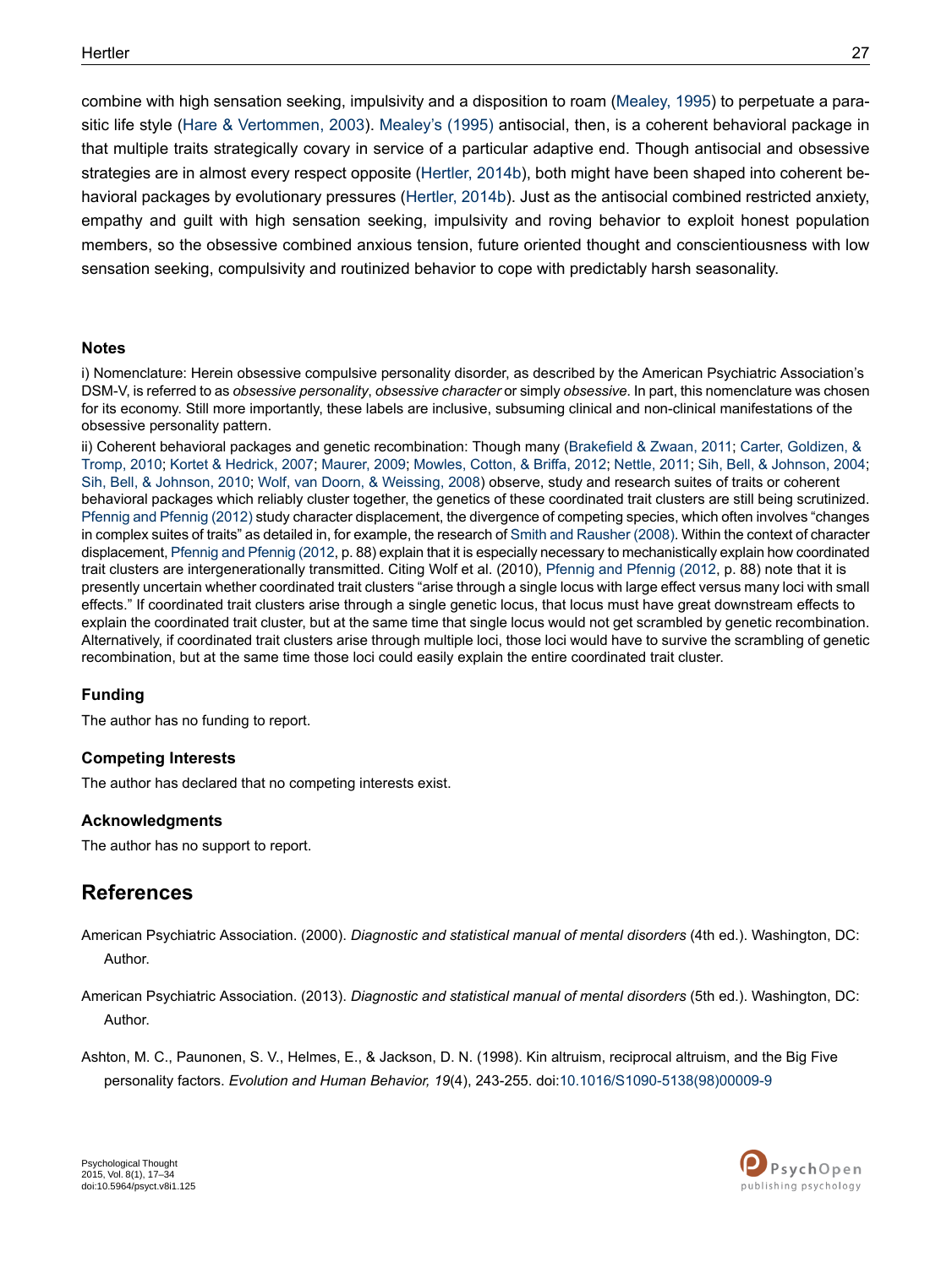- <span id="page-11-10"></span>Bell, A. M. (2007). Future directions in behavioural syndromes research. *Proceedings of The Royal Society B: Biological Sciences, 274*(1611), 755-761. doi:[10.1098/rspb.2006.0199](http://dx.doi.org/10.1098/rspb.2006.0199)
- <span id="page-11-11"></span>Brakefield, P. M., & Zwaan, B. J. (2011). Seasonal polyphenisms and environmentally induced plasticity in the Lepidoptera: The coordinated evolution of many traits on multiple levels. In T. Flatt & A. Heyland (Eds.), *Mechanisms of life history evolution: The genetics and physiology of life history traits and trade-offs* (pp. 243-252). New York, NY: Oxford University Press.
- <span id="page-11-1"></span>Brockman, D. K. (2005). What do studies of seasonality in primates tell us about human evolution? In D. K. Brockman & C. P. van Schaik (Eds.), *Seasonality in primates: Studies of living and extinct human and non-human primates* (pp. 543-570). New York, NY: Cambridge University Press.
- <span id="page-11-13"></span><span id="page-11-2"></span>Brune, M. (2008). *Textbook of evolutionary psychiatry: The origins of psychopathology*. New York, NY: Oxford University Press.
- <span id="page-11-9"></span>Budaev, S. V. (1999). Sex differences in the Big Five personality factors: Testing an evolutionary hypothesis. *Personality and Individual Differences, 26*(5), 801-813. doi:[10.1016/S0191-8869\(98\)00179-2](http://dx.doi.org/10.1016/S0191-8869(98)00179-2)
- <span id="page-11-8"></span>Careau, V., Bininda-Emonds, O. R. P., Thomas, D. W., Réale, D., & Humphries, M. M. (2009). Exploration strategies map along fast–slow metabolic and life-history continua in muroid rodents. *Functional Ecology, 23*(1), 150-156. doi:[10.1111/j.1365-2435.2008.01468.x](http://dx.doi.org/10.1111/j.1365-2435.2008.01468.x)
- <span id="page-11-12"></span>Carere, C., & Maestripieri, D. (2013). *Animal personalities: Behavior, physiology, and evolution*. Chicago, IL: University of Chicago Press.
- <span id="page-11-5"></span>Carter, A. J., Goldizen, A. W., & Tromp, S. A. (2010). Agamas exhibit behavioral syndromes: Bolder males bask and feed more but may suffer higher predation. *Behavioral Ecology, 21*(3), 655-661. doi[:10.1093/beheco/arq036](http://dx.doi.org/10.1093/beheco/arq036)
- <span id="page-11-14"></span>Chapman, A. L., Lynch, T. R., Rosenthal, M. Z., Cheavens, J. S., Smoski, M. J., & Krishnan, K. R. R. (2007). Risk aversion among depressed older adults with obsessive compulsive personality disorder. *Cognitive Therapy and Research, 31*(2), 161-174. doi:[10.1007/s10608-006-9114-x](http://dx.doi.org/10.1007/s10608-006-9114-x)
- <span id="page-11-3"></span><span id="page-11-0"></span>Cohen, L. E., & Machalek, R. (1988). A general theory of expropriative crime: An evolutionary ecological approach. *American Journal of Sociology, 94*(3), 465-501. doi[:10.1086/229027](http://dx.doi.org/10.1086/229027)
- <span id="page-11-4"></span>de Bruin, G. P., & Rudnick, H. (2007). Examining the cheats: The role of conscientiousness and excitement seeking in academic dishonesty. *South African Journal of Psychology, 37*(1), 153-164. doi:[10.1177/008124630703700111](http://dx.doi.org/10.1177/008124630703700111)
- <span id="page-11-7"></span>Dumont, F. (2010). A history of personality psychology: Theory, science, and research from Hellinism to the twenty-first century. New York, NY: Cambridge University Press.
- <span id="page-11-6"></span>Ebstein, R. P. (2006). The molecular genetic architecture of human personality: Beyond self-report questionnaires. *Molecular Psychiatry, 11*(5), 427-445. doi:[10.1038/sj.mp.4001814](http://dx.doi.org/10.1038/sj.mp.4001814)
- Eskedal, G. A., & Demetri, J. M. (2006). Etiology and treatment of cluster C personality disorders. *Journal of Mental Health Counseling, 28*(1), 1-17.
- Ferling, J. (2011). *Independence: The struggle to set America free*. London, United Kingdom: Bloomsbury Press.

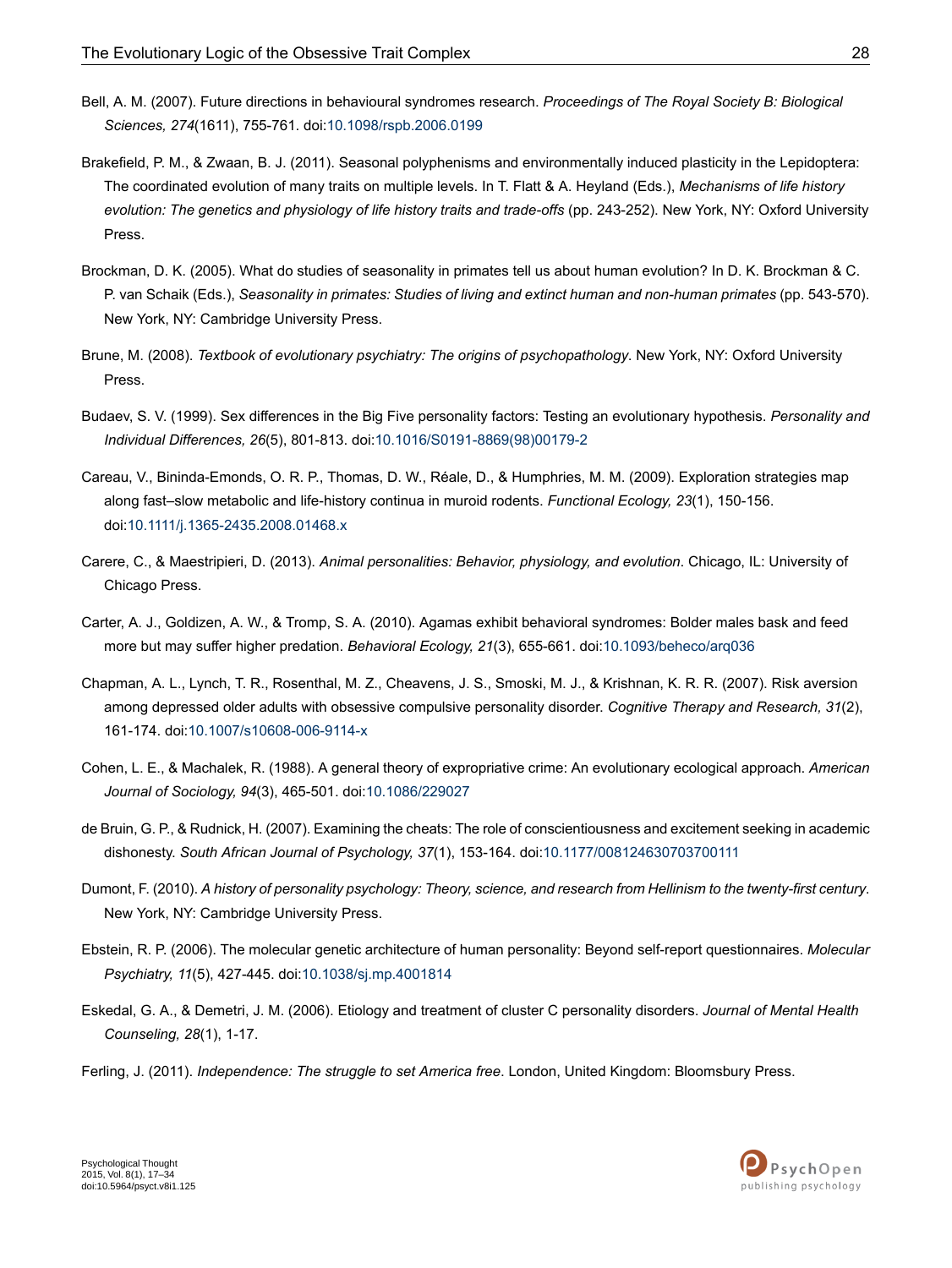- <span id="page-12-12"></span>Fletcher, J. A., & Zwick, M. (2006). Unifying the theories of inclusive fitness and reciprocal altruism. *American Naturalist, 168*(2), 252-262. doi:[10.1086/506529](http://dx.doi.org/10.1086/506529)
- <span id="page-12-6"></span>Foley, R. A. (1993). The influence of seasonality on hominid evolution. In S. J. Ulijaszek & S. S. Strickland (Eds.), *Seasonality and human ecology: 35th symposium volume of the Society for the Study of Human Biology* (pp. 17-37). New York, NY: Cambridge University Press.
- <span id="page-12-11"></span><span id="page-12-8"></span>Fowler, W. M. (2011). *American crisis: George Washington and the dangerous two years after Yorktown*. New York, NY: Walker and Company.
- <span id="page-12-0"></span>Freeman, H. D., & Beer, J. S. (2010). Frontal lobe activation mediates the relation between sensation seeking and cortisol increases. *Journal of Personality, 78*(5), 1497-1528. doi[:10.1111/j.1467-6494.2010.00659.x](http://dx.doi.org/10.1111/j.1467-6494.2010.00659.x)
- <span id="page-12-2"></span>Freud, S. (1959). Character and anal eroticism. In J. Strachey (Ed.), *The standard edition of the complete psychological works of Sigmund Freud* (Vol. 9, pp. 167-175). London, United Kingdom: The Hogarth Press. (Original work published 1908)
- <span id="page-12-9"></span>Furnham, A., & Crump, J. (2005). Personality traits, types, and disorders: An examination of the relationship between three self-report measures. *European Journal of Personality, 19*(3), 167-184. doi[:10.1002/per.543](http://dx.doi.org/10.1002/per.543)
- <span id="page-12-1"></span>Gallagher, N. G., South, S. C., & Oltmanns, T. F. (2003). Attentional coping style in obsessive-compulsive personality disorder: A test of the intolerance of uncertainty hypothesis. *Personality and Individual Differences, 34*(1), 41-57. doi:[10.1016/S0191-8869\(02\)00025-9](http://dx.doi.org/10.1016/S0191-8869(02)00025-9)
- <span id="page-12-13"></span>Gay, P. (1989). *The Freud reader*. New York, NY: W. W. Norton.
- <span id="page-12-7"></span>Gosling, S. D., & Mehta, P. H. (2013). Personalities in a comparative perspective: What do human psychologists glean from animal personality studies? In C. Carere & D. Maestripieri (Eds.), *Animal personalities: Behavior, physiology, and evolution* (pp. 124-145). Chicago, IL: University of Chicago Press.
- <span id="page-12-15"></span><span id="page-12-14"></span>Hamidovic, A., Dlugos, A., Skol, A., Palmer, A. A., & de Wit, H. (2009). Evaluation of genetic variability in the dopamine receptor D2 in relation to behavioral inhibition and impulsivity/sensation seeking: An exploratory study with *d*-amphetamine in healthy participants. *Experimental and Clinical Psychopharmacology, 17*(6), 374-383. doi[:10.1037/a0017840](http://dx.doi.org/10.1037/a0017840)
- <span id="page-12-5"></span>Hare, R. D., & Vertommen, H. (2003). *The Hare psychopathy checklist-revised*. Toronto, ON: Multi-Health Systems, Inc.
- <span id="page-12-3"></span>Harpending, H. C., & Sobus, J. (1987). Sociopathy as an adaptation. *Ethology and Sociobiology, 8*(Suppl. 1), 63-72. doi:[10.1016/0162-3095\(87\)90019-7](http://dx.doi.org/10.1016/0162-3095(87)90019-7)
- <span id="page-12-4"></span>Hertler, S. C. (2013). Understanding obsessive-compulsive personality disorder: Reviewing the specificity and sensitivity of DSM-IV-TR diagnostic criteria. *SAGE Open, 3*(3), 1-10. doi[:10.1177/2158244013500675](http://dx.doi.org/10.1177/2158244013500675)
- <span id="page-12-10"></span>Hertler, S. C. (2014a). A review and critique of obsessive compulsive personality disorder etiologies: Reckoning with heritability estimates. *Europe's Journal of Psychology, 10*(1), 168-184. doi[:10.5964/ejop.v10i1.679](http://dx.doi.org/10.5964/ejop.v10i1.679)
- Hertler, S. C. (2014b). The continuum of conscientiousness: Antagonistic interests among obsessive and antisocial personalities. *Polish Psychological Bulletin, 45*(1), 52-63. doi:[10.2478/ppb-2014-0008](http://dx.doi.org/10.2478/ppb-2014-0008)
- Hertler, S. C. (2014c). *Obsessive personality as an adaptive anachronism: The operation of phylogenetic inertia upon obsessive populations in Western modernity.* Manuscript submitted for publication.

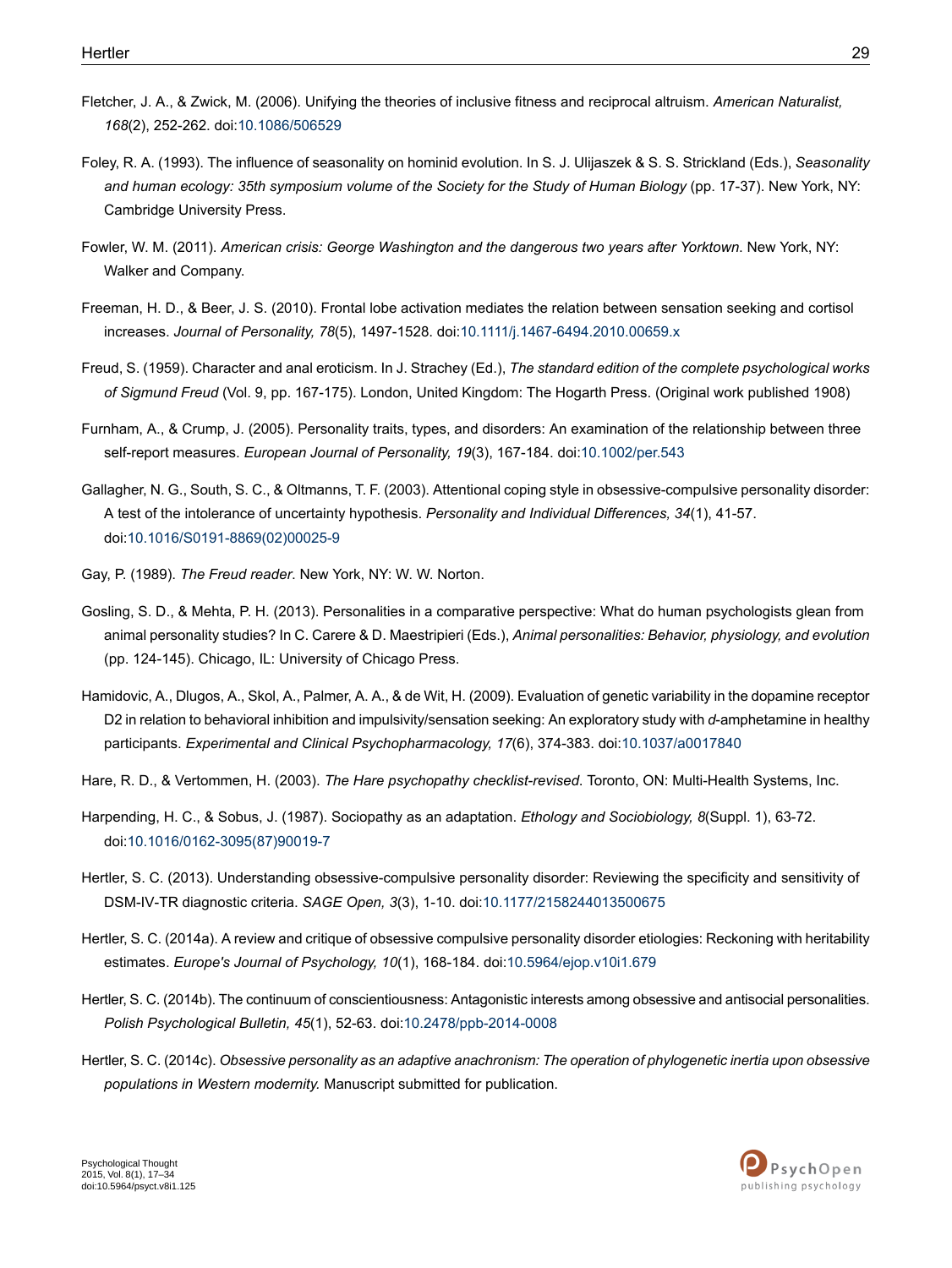- <span id="page-13-0"></span>Hertler, S. C. (2015a). Migration load, ecological opportunity, and obsessive compulsive personality disorder etiology: Obsessive character as an adaptation to seasonality. *Evolutionary Psychological Science, 1*, 52-67. doi[:10.1007/s40806-014-0009-x](http://dx.doi.org/10.1007/s40806-014-0009-x)
- <span id="page-13-5"></span>Hertler, S. C. (2015b). Using urgent states to understand obsessive traits: Promoting a phenomenological apperception of obsessive compulsive personality disorder. *International Review of Social Sciences and Humanities, 8*(2), 20-25. [http://www.irssh.com/volumes/vol\\_8\\_no\\_2\\_january\\_2015](http://www.irssh.com/volumes/vol_8_no_2_january_2015)
- <span id="page-13-9"></span><span id="page-13-4"></span>Horney, K. (1950). *Neurosis and human growth.* New York, NY: W.W. Norton & Company
- <span id="page-13-8"></span>Hur, Y.-M., & Bouchard, T. J., Jr. (1997). The genetic correlation between impulsivity and sensation seeking traits. *Behavior Genetics, 27*(5), 455-463. doi[:10.1023/A:1025674417078](http://dx.doi.org/10.1023/A:1025674417078)
- <span id="page-13-13"></span>Janet, P., & Paul, E. (1925). *Psychological healing: A historical and clinical study*. New York, NY: G. Allen & Unwin.
- <span id="page-13-14"></span>Kenrick, D. T., Dantchik, A., & MacFarlane, S. (1983). Personality, environment, and criminal behavior: An evolutionary perspective. In W. S. Laufer & J. M. Day (Eds.), *Personality theory, moral development and criminal behavior* (pp. 217-242). Lexington, MA: D.C. Heath & Co.
- <span id="page-13-3"></span>Kofoed, L., & MacMillan, J. (1986). Alcoholism and antisocial personality: The sociobiology of an addiction. *The Journal of Nervous and Mental Disease, 174*(6), 332-335. doi[:10.1097/00005053-198606000-00003](http://dx.doi.org/10.1097/00005053-198606000-00003)
- <span id="page-13-11"></span>Koopmans, J. R., Boomsma, D. I., Heath, A. C., & van Dooren, L. J. P. (1995). A multivariate genetic analysis of sensation seeking. *Behavior Genetics, 25*(4), 349-356. doi[:10.1007/BF02197284](http://dx.doi.org/10.1007/BF02197284)
- <span id="page-13-7"></span>Kortet, R., & Hedrick, A. (2007). A behavioural syndrome in the field cricket Gryllus integer: Intrasexual aggression is correlated with activity in a novel environment. *Biological Journal of the Linnean Society, 91*(3), 475-482. doi:[10.1111/j.1095-8312.2007.00812.x](http://dx.doi.org/10.1111/j.1095-8312.2007.00812.x)
- <span id="page-13-1"></span>Kyrios, M., Nedeljkovic, M., Moulding, R., & Doron, G. (2007). Problems of employees with personality disorders: The exemplar of obsessive compulsive personality disorder (OCPD). In J. Langan-Fox, C. L. Cooper, & R. J. Klimoski (Eds.), *Research companion to the dysfunctional workplace: Management challenges and symptoms* (pp. 40-57). Northampton, MA: Edward Elgar.
- <span id="page-13-15"></span><span id="page-13-2"></span>Lynam, D. R., & Widiger, T. A. (2001). Using the five-factor model to represent the *DSM-IV* personality disorders: An expert consensus approach. *Journal of Abnormal Psychology, 110*(3), 401-412. doi[:10.1037/0021-843X.110.3.401](http://dx.doi.org/10.1037/0021-843X.110.3.401)
- <span id="page-13-10"></span>Lynne-Landsman, S. D., Graber, J. A., Nichols, T. R., & Botvin, G. J. (2011). Is sensation seeking a stable trait or does it change over time? *Journal of Youth and Adolescence, 40*(1), 48-58. doi:[10.1007/s10964-010-9529-2](http://dx.doi.org/10.1007/s10964-010-9529-2)
- <span id="page-13-6"></span>MacMillan, J., & Kofoed, L. (1984). Sociobiology and antisocial personality: An alternative perspective. *The Journal of Nervous and Mental Disease, 172*(12), 701-706. doi[:10.1097/00005053-198412000-00001](http://dx.doi.org/10.1097/00005053-198412000-00001)
- <span id="page-13-12"></span>Mallinger, A. (2009). The myth of perfection: Perfectionism in the obsessive personality. *American Journal of Psychotherapy, 63*(2), 103-131.
- Mann, M. (2012). The sources of social power: Volume I: A history of power from the beginning to AD 1760. New York, NY: Cambridge University Press.
- Maurer, B. A. (2009). Spatial patterns of species diversity in terrestrial environments. In S. A. Levin (Ed.), *The Princeton guide to ecology* (pp. 464-473). Princeton, NJ: Princeton University Press.



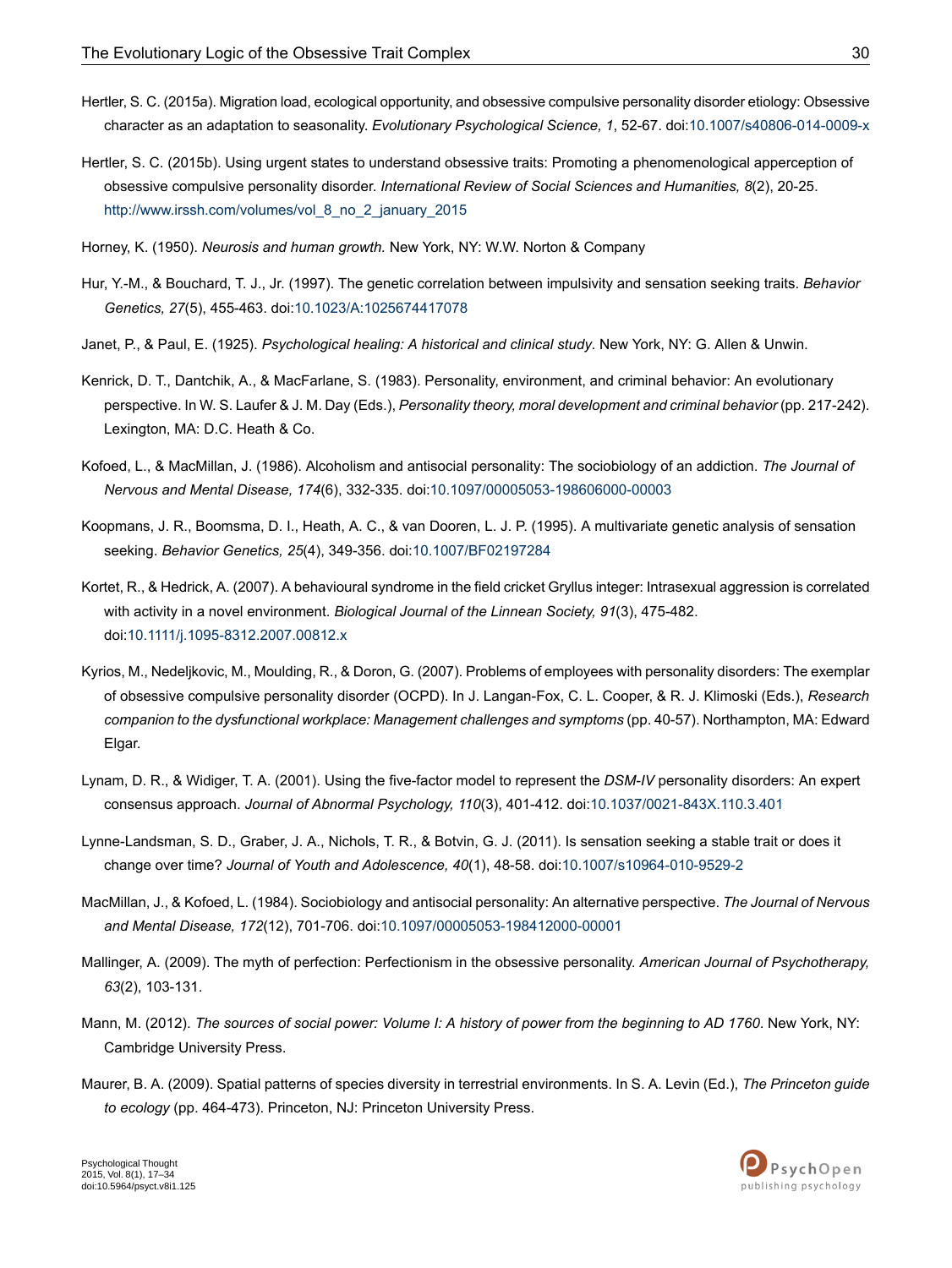<span id="page-14-11"></span>Mazzagetti, D. (2013). *Charles Lee: Self before country*. New Brunswick, NJ: Rutgers University Press.

- <span id="page-14-1"></span>McCann, J. T. (2009). Obsessive-compulsive and negativistic personality disorders. In P. H. Blaney & T. Millon (Eds.), *Oxford text book of psychopathology* (pp. 671-691). New York, NY: Oxford University Press.
- <span id="page-14-7"></span>McCourt, W. F., Gurrera, R. J., & Cutter, H. S. G. (1993). Sensation seeking and novelty seeking: Are they the same? *The Journal of Nervous and Mental Disease, 181*(5), 309-312. doi[:10.1097/00005053-199305000-00006](http://dx.doi.org/10.1097/00005053-199305000-00006)
- <span id="page-14-9"></span><span id="page-14-5"></span>Mealey, L. (1995). The sociobiology of sociopathy: An integrated evolutionary model. *Behavioral and Brain Sciences, 18*(3), 523-541. doi:[10.1017/S0140525X00039595](http://dx.doi.org/10.1017/S0140525X00039595)
- <span id="page-14-8"></span>Michalski, R. L., & Shackelford, T. K. (2010). Evolutionary personality psychology: Reconciling human nature and individual differences. *Personality and Individual Differences, 48*(5), 509-516. doi:[10.1016/j.paid.2009.10.027](http://dx.doi.org/10.1016/j.paid.2009.10.027)
- <span id="page-14-4"></span>Miller, C. H., & Quick, B. L. (2010). Sensation seeking and psychological reactance as health risk predictors for an emerging adult population. *Health Communication, 25*(3), 266-275. doi[:10.1080/10410231003698945](http://dx.doi.org/10.1080/10410231003698945)
- <span id="page-14-12"></span>Millon, T., & Davis, R. D. (1996). *Disorders of personality DSM-IV and beyond*. New York, NY: John Wiley & Sons.
- <span id="page-14-2"></span>Morey, L. C., Grilo, C. M., Zanarini, M. C., & Gunderson, J. G. (2004). Temporal coherence of criteria for four personality disorders. *Journal of Personality Disorders, 18*(4), 394-398. doi[:10.1521/pedi.2004.18.4.394](http://dx.doi.org/10.1521/pedi.2004.18.4.394)
- <span id="page-14-3"></span>Morey, L. C., Gunderson, J. G., Quigley, B. D., Shea, M. T., Skodol, A. E., McGlashan, T. H., . . . Zanarini, M. C. (2002). The representation of borderline, avoidant, obsessive-compulsive, and schizotypal personality disorders by the five-factor model. *Journal of Personality Disorders, 16*(3), 215-234. doi:[10.1521/pedi.16.3.215.22541](http://dx.doi.org/10.1521/pedi.16.3.215.22541)
- <span id="page-14-13"></span>Morey, L. C., Warner, M. B., Shea, M. T., Gunderson, J. G., Sanislow, C. A., Grilo, C., . . . McGlashan, T. H. (2003). The representation of four personality disorders by the schedule for nonadaptive and adaptive personality dimensional model of personality. *Psychological Assessment, 15*(3), 326-332. doi:[10.1037/1040-3590.15.3.326](http://dx.doi.org/10.1037/1040-3590.15.3.326)
- <span id="page-14-10"></span>Mowles, S. L., Cotton, P. A., & Briffa, M. (2012). Consistent crustaceans: The identification of stable behavioural syndromes in hermit crabs. *Behavioral Ecology and Sociobiology, 66*(7), 1087-1094. doi[:10.1007/s00265-012-1359-7](http://dx.doi.org/10.1007/s00265-012-1359-7)
- <span id="page-14-15"></span><span id="page-14-14"></span>Nettle, D. (2006). The evolution of personality variation in humans and other animals. *The American Psychologist, 61*(6), 622-631. doi:[10.1037/0003-066X.61.6.622](http://dx.doi.org/10.1037/0003-066X.61.6.622)
- <span id="page-14-6"></span>Nettle, D. (2011). Evolutionary perspectives on the five-factor model of personality. In D. M. Buss & P. H. Hawley (Eds.), *The evolution of personality and individual differences* (pp. 5-28). New York, NY: Oxford University Press.
- <span id="page-14-16"></span>Olson, E. C., & Miller, R. L. (1958). *Morphological integration*. Chicago, IL: University of Chicago Press.
- <span id="page-14-0"></span>Panter-Brick, C. (1993). Seasonal organization of work patterns. In S. J. Ulijaszek & S. S. Strickland (Eds.), *Seasonality and human ecology: 35th symposium volume of the society for the study of human biology* (pp. 220-234). New York, NY: Cambridge University Press.
- Pfennig, D. W., & Pfennig, K. S. (2012). *Evolution's wedge: Competition and the origins of diversity*. Berkeley, CA: University of California Press.
- Pfohl, B., & Blum, N. (1991). Obsessive-compulsive personality disorder: A review of available data and recommendations for DSM-IV. *Journal of Personality Disorders, 5*(4), 363-375. doi:[10.1521/pedi.1991.5.4.363](http://dx.doi.org/10.1521/pedi.1991.5.4.363)

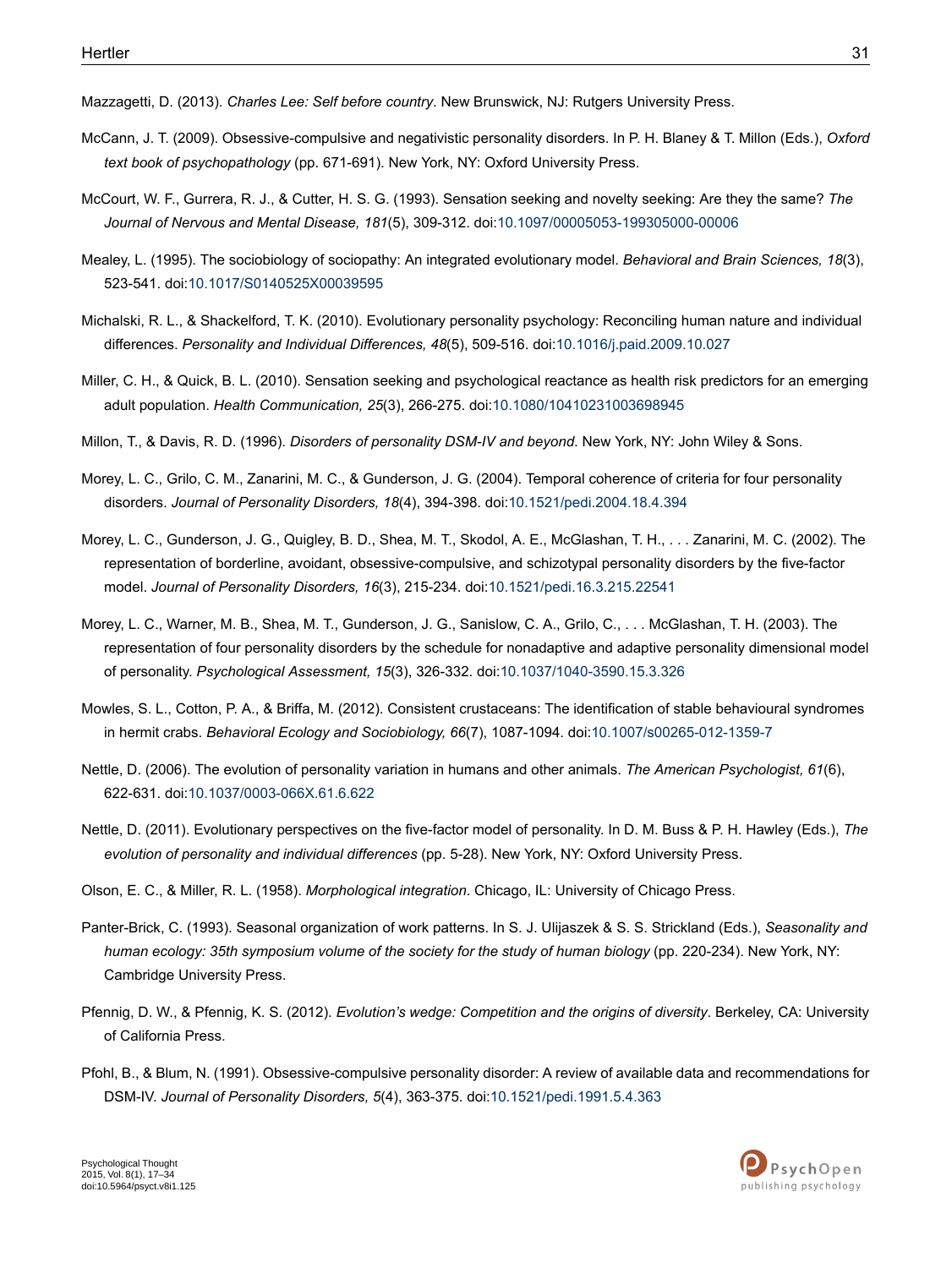<span id="page-15-15"></span>Pigliucci, M., & Preston, K. (2004). *Phenotypic integration*. Oxford, United Kingdom: Oxford University Press.

<span id="page-15-10"></span>Pollak, J. M. (1979). Obsessive-compulsive personality: A review. *Psychological Bulletin, 86*(2), 225-241. doi:[10.1037/0033-2909.86.2.225](http://dx.doi.org/10.1037/0033-2909.86.2.225)

- <span id="page-15-0"></span>Pollak, J. M. (1987). Obsessive-compulsive personality: Theoretical and clinical perspectives and recent research findings. *Journal of Personality Disorders, 1*(3), 248-262. doi[:10.1521/pedi.1987.1.3.248](http://dx.doi.org/10.1521/pedi.1987.1.3.248)
- <span id="page-15-8"></span>Reichborn-Kjennerud, T., Czajkowski, N., Neale, M. C., Ørstavik, R. E., Torgersen, S., Tambs, K., . . . Kendler, K. S. (2007). Genetic and environmental influences on dimensional representations of DSM-IV cluster C personality disorders: A population-based multivariate twin study. *Psychological Medicine, 37*(5), 645-653. doi:[10.1017/S0033291706009548](http://dx.doi.org/10.1017/S0033291706009548)
- <span id="page-15-7"></span><span id="page-15-1"></span>Ryder, A. G., Costa, P. T., & Bagby, R. M. (2007). Evaluation of the SCID-II personality disorder traits for DSM-IV: Coherence, discrimination, relations with general personality traits, and functional impairment. *Journal of Personality Disorders, 21*(6), 626-637. doi:[10.1521/pedi.2007.21.6.626](http://dx.doi.org/10.1521/pedi.2007.21.6.626)

<span id="page-15-3"></span>Salzman, L. (1985). *Treatment of the obsessive personality*. Northvale, NJ: Jason Aronson.

- <span id="page-15-5"></span>Samuel, D. B., & Widiger, T. A. (2008). A meta-analytic review of the relationship between the five-factor model and the DSM-IV-TR personality disorders: A facet level analysis. *Clinical Psychology Review, 28*(8), 1326-1342. doi:[10.1016/j.cpr.2008.07.002](http://dx.doi.org/10.1016/j.cpr.2008.07.002)
- <span id="page-15-4"></span>Samuel, D. B., & Widiger, T. A. (2010). A comparison of obsessive-compulsive personality disorder scales. *Journal of Personality Assessment, 92*(3), 232-240. doi:[10.1080/00223891003670182](http://dx.doi.org/10.1080/00223891003670182)
- <span id="page-15-6"></span><span id="page-15-2"></span>Samuel, D. B., & Widiger, T. A. (2011). Conscientiousness and obsessive-compulsive personality disorder. *Personality Disorders, 2*(3), 161-174. doi[:10.1037/a0021216](http://dx.doi.org/10.1037/a0021216)
- <span id="page-15-9"></span>Shapiro, D. (1999). *Neurotic styles*. New York, NY: Basic Books.
- <span id="page-15-13"></span>Shapiro, D. (2002). *Dynamics of character*. New York, NY: Basic Books.
- <span id="page-15-14"></span>Shryock, A., & Smail, D. L. (2011). *Deep history: The architecture of past and present*. Los Angeles, CA: University of California Press.
- <span id="page-15-16"></span>Sih, A., Bell, A., & Johnson, J. C. (2004). Behavioral syndromes: An ecological and evolutionary overview. *Trends in Ecology & Evolution, 19*(7), 372-378. doi[:10.1016/j.tree.2004.04.009](http://dx.doi.org/10.1016/j.tree.2004.04.009)
- <span id="page-15-12"></span>Sih, A., Bell, A. M., & Johnson, J. C. (2010). Behavioral syndromes. In D. F. Westneat & C. W. Fox (Eds.), *Evolutionary behavioral ecology* (pp. 516-530). Oxford, United Kingdom: Oxford University Press.
- Smith, R. A., & Rausher, M. D. (2008). Experimental evidence that selection favors character displacement in the ivyleaf morning glory. *American Naturalist, 171*(1), 1-9. doi:[10.1086/523948](http://dx.doi.org/10.1086/523948)
- <span id="page-15-11"></span>Spinhoven, P., Bamelis, L., Molendijk, M., Haringsma, R., & Arntz, A. (2009). Reduced specificity of autobiographical memory in cluster C personality disorders and the role of depression, worry and experiential avoidance. *Journal of Abnormal Psychology, 118*(3), 520-530. doi[:10.1037/a0016393](http://dx.doi.org/10.1037/a0016393)
- Stoel, R. D., De Geus, E. J. C., & Boomsma, D. I. (2006). Genetic analysis of sensation seeking with an extended twin design. *Behavior Genetics, 36*(2), 229-237. doi[:10.1007/s10519-005-9028-5](http://dx.doi.org/10.1007/s10519-005-9028-5)

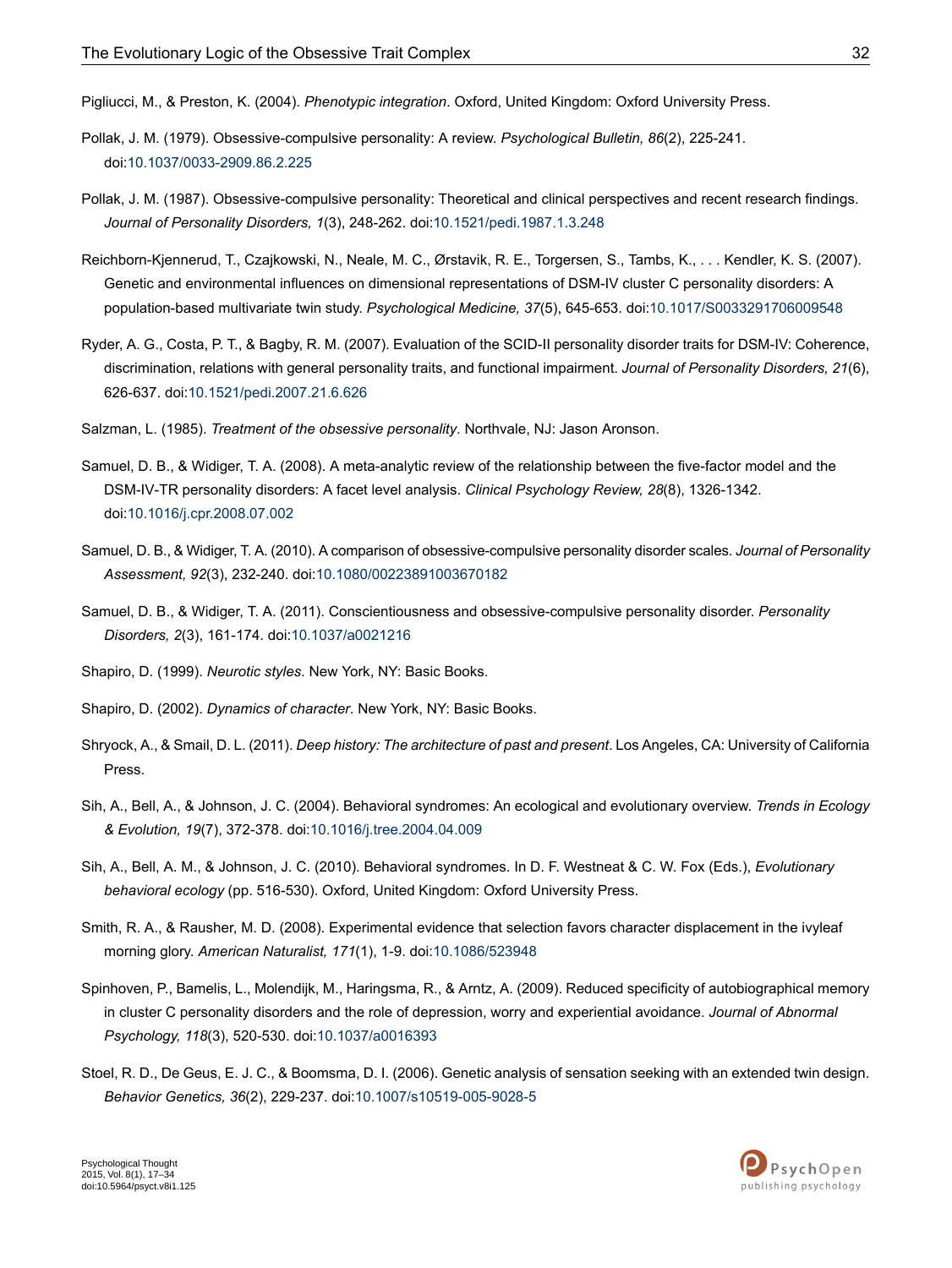- <span id="page-16-11"></span>Sullivan, H. (1956). *The complete works of Harry Stack Sullivan* (Vol. 1). New York, NY: W. W. Norton
- <span id="page-16-8"></span>Thorington, R. W., Jr., Koprowski, J. L., Steele, M. A., & Whatton, J. F. (2012). *Squirrels of the world*. Baltimore, MD: Johns Hopkins University Press.
- <span id="page-16-4"></span>Torgersen, S., Lygren, S., Øien, P. A., Skre, I., Onstad, S., Edvardsen, J., . . . Kringlen, E. (2000). A twin study of personality disorders. *Comprehensive Psychiatry, 41*(6), 416-425. doi[:10.1053/comp.2000.16560](http://dx.doi.org/10.1053/comp.2000.16560)
- <span id="page-16-10"></span><span id="page-16-5"></span>Trivers, R. L. (1971). The evolution of reciprocal altruism. *The Quarterly Review of Biology, 46*(1), 35-57. doi[:10.1086/406755](http://dx.doi.org/10.1086/406755)
- <span id="page-16-14"></span>Ullrich, S., Farrington, D. P., & Coid, J. W. (2007). Dimensions of DSM-IV personality disorders and life-success. *Journal of Personality Disorders, 21*(6), 657-663. doi[:10.1521/pedi.2007.21.6.657](http://dx.doi.org/10.1521/pedi.2007.21.6.657)
- <span id="page-16-9"></span>van Oers, K., & Sinn, D. L. (2013). Quantitative and molecular genetics of animal personality. In C. Carere & D. Maestripieri (Eds.), *Animal personalities: Behavior, physiology, and evolution* (pp. 149-200). Chicago, IL: University of Chicago Press.
- <span id="page-16-2"></span>Vander Wall, S. B. (1990). *Food hoarding in animals*. Chicago, IL: Chicago University Press.
- <span id="page-16-1"></span>Villemarette-Pittman, N. R., Stanford, M. S., Greve, K. W., Houston, R. J., & Mathias, C. W. (2004). Obsessive compulsive personality disorder and behavioral disinhibition. *The Journal of Psychology, 138*(1), 5-22. doi:[10.3200/JRLP.138.1.5-22](http://dx.doi.org/10.3200/JRLP.138.1.5-22)
- <span id="page-16-15"></span>Warner, M. B., Morey, L. C., Finch, J. F., Gunderson, J. G., Skodol, A. E., Sanislow, C. A., . . . Grilo, C. M. (2004). The longitudinal relationship of personality traits and disorders. *Journal of Abnormal Psychology, 113*(2), 217-227. doi:[10.1037/0021-843X.113.2.217](http://dx.doi.org/10.1037/0021-843X.113.2.217)
- <span id="page-16-12"></span>Westneat, D., & Fox, C. W. (2010). *Evolutionary behavioral ecology*. Oxford, NY: Oxford University Press.
- <span id="page-16-3"></span>Whewell, W. (1840/2011). *The philosophy of the inductive sciences: Founded upon their history*. Toronto, Canada: University of Toronto Libraries.
- <span id="page-16-0"></span>Widiger, T. A., & Costa, P. T. (1994). Personality and personality disorders. *Journal of Abnormal Psychology, 103*(1), 78-91. doi:[10.1037/0021-843X.103.1.78](http://dx.doi.org/10.1037/0021-843X.103.1.78)
- <span id="page-16-17"></span>Widiger, T. A., Trull, T. J., Clarkin, J. F., Sanderson, C., & Costa, P. T. (2002). A description of the personality disorders with the five-factor model of personality. In T. A. Widiger & T. A. Costa (Eds.), *Personality disorders and the five-factor model of personality*. Washington, DC: American Psychological Association.
- <span id="page-16-13"></span><span id="page-16-7"></span>Wilson, D. S., Near, D., & Miller, R. R. (1996). Machiavellianism: A synthesis of the evolutionary and psychological literatures. *Psychological Bulletin, 119*(2), 285-299. doi[:10.1037/0033-2909.119.2.285](http://dx.doi.org/10.1037/0033-2909.119.2.285)
- <span id="page-16-16"></span><span id="page-16-6"></span>Wilson, E. O. (1978). *On human nature*. Cambridge, MA: Harvard University Press.
- Wilson, E. O. (1998). *Consilience: The unity of knowledge*. New York, NY: Vintage Books.
- Wilson, E. O. (2000). *Sociobiology: The new synthesis: 25th anniversary edition*. Cambridge, MA: Harvard University Press.
- Wolf, M., van Doorn, G., & Weissing, F. J. (2008). Evolutionary emergence of responsive and unresponsive personalities. *PNAS Proceedings of The National Academy of Sciences of The United States of America, 105,* 15825-15830. doi:[10.1073/pnas.0805473105](http://dx.doi.org/10.1073/pnas.0805473105)